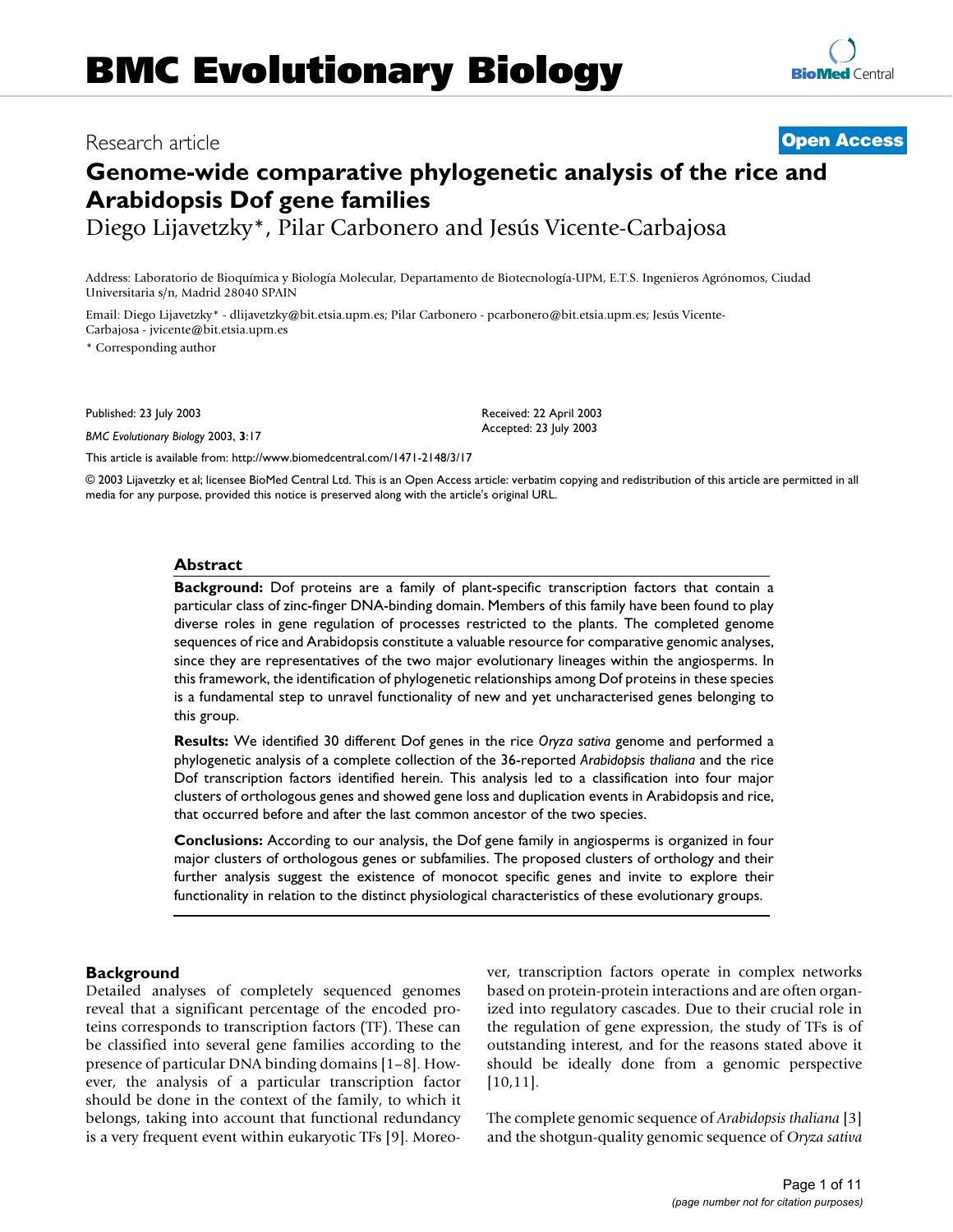[12–15] have been recently obtained, each constituting a model plant for a dicotyledonous and monocotyledonous species respectively. In both the Arabidopsis and rice genomes several groups of plant-specific TF have been described that are of great interest, since they may be involved in the regulation of events restricted to the plant kingdom [11]. One of these groups is the Dof  $(DNA)$  binding with one finger) family, a particular class of zinc finger domain TFs [16,17] characterized by a conserved region of 50 amino acids with a  $C_2$ - $C_2$  finger structure, associated to a basic region, that binds specifically to DNA sequences with a 5'-T/AAAAG-3' core [18]. Dof proteins have been reported to participate in the regulation of gene expression in processes such as seed storage protein synthesis in developing endosperm [19,20], light regulation of genes involved in carbohydrate metabolism [21], plant defense mechanisms [22], seed germination [23–25], gibberellin response in post-germinating aleurone [26,27], auxin response [28–30] and stomata guard cell specific gene regulation [31].

Because hierarchy organization of genes reflects an ancient process of gene duplication and divergence, many of the theoretical and analytical tools of the phylogenetic systematics can be utilized in comparative genomics [5]. Here, this analytical approach, successfully applied in Arabidopsis [32], was used to perform a phylogenetic characterization of all the Arabidopsis and rice Dof transcription factors. As a first step we have revised and annotated all the rice Dof genes and compared them with those from Arabidopsis. This phylogenetic analysis, led to the definition of four clusters of rice and Arabidopsis orthologous genes and to identify the minimum complement of Dof genes that were present in the angiosperm common ancestor. We also discuss on the relevance to recognize groups of orthology as the basis for further characterization of Dof genes of unknown function.

# **Results**

# *Identification of a comprehensive set of Dof proteins from rice and Arabidopsis*

#### *Rice Dof genes*

*Oryza sativa* ssp. *japonica* and *O. sativa* ssp. *indica* draft genome sequences were simultaneously released [13,14] and more recently the high quality finished sequences of *O. sativa* ssp. *japonica* chromosomes 1 and 4 [33,34]. We analyzed both genomes in order to assemble a complete and non-redundant set of rice Dof genes. The nucleotide and deduced amino acid sequences of the Dof domains were used to perform independent Blast searches [35] through several rice databases: Rice TIGR db, DDBJ and TMRI Rice Genome Database (for the *japonica* genome) and the NCBI *O. sativa* BLAST page (for the *indica* genome). A total of 30 non-redundant Dof transcription factors were identified in *japonica* and *indica*. Among them, twenty-seven sequences were almost identical in both species, while two *japonica* genes were not clearly identified in *indica* and one *indica* gene was not clearly identified in *japonica*. To explore this discrepancy we used the complete sequences of the *japonica* genes, partially detected in *indica*, to perform a BLAST search in the *indica* database and *vice versa*. Portions of the two genes partially detected in *indica* (OsDof-5 and OsDof-20) were found in the corresponding database. In the case of OsDof-5, a DNA fragment 3' to the Dof domain was identified as a perfect match to the *japonica* gene used as the query sequence. This fragment corresponds to a terminal region of a short contig assembly (AAAA01006178.1). The other *indica* sequence, OsDof-20, was found within a misassembled contig (AAAA01062012.1) as a completely homologous match to the *japonica* sequence. For the *indica* gene not clearly identified in *japonica* (OsDof-30), a DNA fragment 5' to the Dof domain was identified as a perfect match against the *indica* gene used as the query sequence. This fragment corresponds to a terminal region of a 6 kbcontig assembly at the TMRI rice genome project (CL037947.70). Since none of the *indica* and TMRI *japonica* contigs have been mapped to a rice genome, we were unable to provide the chromosome location for OsDof-29 and OsDof-30 in Table [1.](#page-2-0) Gene structure and the corresponding deduced amino acid sequences for all the *indica* Dof TFs and eight from *japonica* were processed with the help of the RiceGAAS annotation system. The remaining *japonica* genes were obtained from the rice TIGR annotation database. According to the predicted structures, approximately half of the rice Dof TFs (16) contains one or more introns (Table [1\)](#page-2-0).

# *Arabidopsis Dof genes*

A non-redundant and complete compilation of the Arabidopsis Dof genes was obtained from the *At* TIGR db and MIPS MATDB databases. A total of 36 annotated TFs belonging to the Dof gene family were extracted from these sources (Table [2](#page-4-0)). In a previous publication, Riechmann [11] indicated the existence of 37 Dof encoding genes in Arabidopsis. However, the presence of several stop codons within the ORF of At1g65935 suggests that it is most probably a pseudogene [36] and was therefore excluded from our analysis. Structural examination of the remaining 36 genes revealed the presence of introns in half of the sequences, generally placed upstream of the Dof domain. Of those, 15 contained just one intron (Table [2\)](#page-4-0).

# *Phylogenetic analysis and recognition of Dof families in rice and Arabidopsis*

In order to evaluate the evolutionary relationship among the rice Dof proteins, we performed a phylogenetic analysis based on their DNA binding domain sequences (Figure 1). Pair-wise amino acid similarities were higher than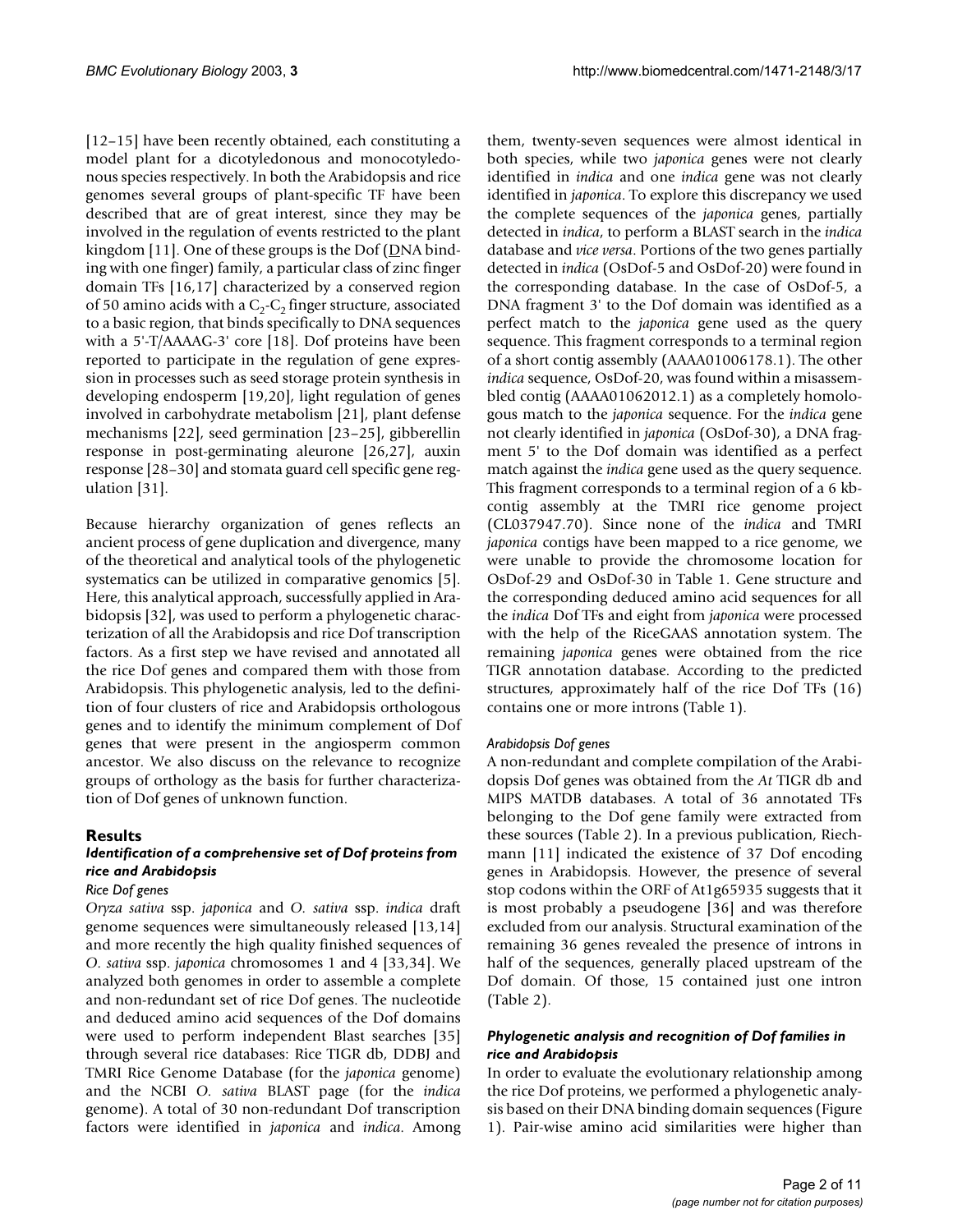| Sequence Name <sup>a</sup> | Japonica BAC/PAC Nameb | Indica Contig Name <sup>c</sup> | Predicted Gene structure <sup>d</sup>                            |     | Chomosome <sup>e</sup> | Groupf         |
|----------------------------|------------------------|---------------------------------|------------------------------------------------------------------|-----|------------------------|----------------|
| OsDof-1                    | P0505D12               | AAAA01001390.1                  | Dof<br>(T)                                                       |     |                        | $c_{1}$        |
| $OsDof-2$                  | P0453A06               | AAAA01021216.1                  | $\nabla$ Dof                                                     | (T) |                        | $d_1$          |
| $OsDof-3$                  | P0001B06               | AAAA01003833.1                  | Dof                                                              | (T) |                        | d <sub>2</sub> |
| $OsDof-4$                  | P0038F12               | AAAA01000894.1                  | $\overline{\mathbf{v}}_2$ Dof                                    | (T) |                        | d,             |
| OsDof-5                    | P0007F06               | AAAA01006178.1                  | Dof                                                              | (T) |                        | d,             |
| OsDof-6                    | <b>B1131G08</b>        | AAAA01001653.1                  | Dof                                                              | (R) |                        | d <sub>ı</sub> |
| $OsDof-7$                  | 49D11                  | AAAA01000209.1                  | $\nabla$ Dof                                                     | (T) | 2                      | $c_1$          |
| OsDof-8                    | <b>BI121A12</b>        | AAAA01004110.1                  | $\overline{\mathbf{v}}_2$ Dof_ $\overline{\mathbf{v}}_2$         | (T) | 2                      | a              |
| $OsDof-9$                  | P0657H12               | AAAA01000342.1                  | Dof                                                              | (T) | 2                      | c <sub>2</sub> |
| $OsDof-10$                 | OSINBa0009N02          | AAAA01004826.1                  | $\mathsf{Dof\_}\nabla_{2-}$                                      | (T) | 2                      | $c_{2}$        |
| OsDof-11                   | OS NBa0010D22          | AAAA01014987.1                  | Dof                                                              | (T) | 3                      | a              |
| $OsDof-12$                 | OS NBa0091P11          | AAAA01007635.1                  | $\nabla$ Dof<br>(T)                                              |     | 3                      | d,             |
| $OsDof-13$                 | OS NBa0063 18          | AAAA01000005.1                  | $Dof \nabla$<br>(T)                                              |     | 3                      | $d_3$          |
| OsDof-14                   | OS NBa0002D01          | AAAA01000212.1                  | $\nY$ Dof $\_\_$<br>(T)                                          |     | 3                      | b              |
| $OsDof-15$                 | OS NBa0079B15          | AAAA01003692.1                  | Dof<br>(T)                                                       |     | 3                      | a              |
| OsDof-16                   | O 1754_E06             | AAAA01000954.1                  | Dof<br>(R)                                                       |     |                        | b              |
| OsDof-17                   | OS NBa0064G10          | AAAA01000011.1                  | $\nabla$ Dof<br>(T)                                              |     |                        | d <sub>2</sub> |
| $OsDof-18$                 | <b>OSINB0005N02</b>    | AAAA01002346.1                  | $Dof_{\mathcal{N}}$                                              | (T) | 4                      | c <sub>2</sub> |
| OsDof-19                   | P0016H04               | AAAA01007236.1                  | $\nabla$ Dof<br>(T)                                              |     | 5                      | b              |
| OsDof-20                   | P0491D10               | AAAA01062012.1                  | $Dof \nabla$<br>(T)                                              |     | 6                      | a              |
| $OsDof-21$                 | P0407H12               | AAAA01008294.1                  | Dof<br>(T)                                                       |     | 7                      | b              |
| OsDof-22                   | P0483G08               | AAAA01004849.1                  | Dof<br>(T)                                                       |     | 7                      | b              |
| $OsDof-23$                 | OS NBa0060O17          | AAAA01004298.1                  | Dof<br>(R)                                                       |     | 7                      | d,             |
| OsDof-24                   | P0605H02               | AAAA01033718.1                  | Dof<br>(R)                                                       |     | 8                      | $d_3$          |
| OsDof-25                   | P0556A05               | AAAA01001409.1                  | $\overline{\mathbf{v}}_2$ Dof<br>(R)                             |     | 9                      | $d_3$          |
| OsDof-26                   | OS NBa0060A14          | AAAA01002383.1                  | $\overline{\phantom{a}}$ <sub>3</sub> _Dof_<br>(R)               |     | 10                     | d,             |
| OsDof-27                   | OS NBa0066108          | AAAA01003749.1                  | $\overline{\mathbf{v}}_2$ _Dof_ $\overline{\mathbf{v}}_2$<br>(T) |     | 10                     | d <sub>2</sub> |
| OsDof-28                   | OS NBa0016C14          | AAAA01003609.1                  | $\n-\nabla_$ Dof $\_\_$<br>(T)                                   |     | 12                     | b              |
| OsDof-29                   | CL012178.39g           | AAAA01002638.1                  | Dof<br>(R)                                                       |     |                        | c,             |
| OsDof-30                   | CL037947.70h           | AAAA01068763.1                  | Dof                                                              | (R) |                        | $d_3$          |

#### <span id="page-2-0"></span>**Table 1: Rice Dof transcription factors**

a Sequence name designation is arbitrary. b *O. sativa* ssp*. japonica* BAC/PAC clone name at the rice TIGR db. c *O. sativa* ssp. *indica* contig name at the NCBI *O. sativa* BLAST page. <sup>d</sup> Gene structure prediction according to the rice TIGR db (T) or to the RiceGAAS system (R). Intron (▼) relative position respect to the Dof domain. Sub-index indicates number of introns. e Chromosome assignment according to *O. sativa* ssp. *japonica* at the rice TIGR db. f Group designation after the phylogenetic analysis displayed in Figure 2B. g *O. sativa* ssp. *japonica* contig name at the rice TMRI db. h *O. sativa* ssp. *japonica* contig (at TMRI) containing incomplete gene (lacking the Dof domain) i *O. sativa* ssp. *indica* contig containing incomplete gene (lacking the Dof domain) j *O. sativa* ssp. *indica* contig containing a misassembled gene.

50%, a threshold conventionally used to classify a group of genes as a gene family [5,37]. Consistent with the unrooted tree obtained by the neighbor-joining algorithm (Figure 2B) four groups were defined (a, b, c and d), two of which were further divided into subgroups supported by the presence and position of introns (Table [1](#page-2-0)), bootstrapping values and the occurrence of common protein motifs outside of the Dof domain (Figure 3 and Table [3](#page-7-0)).

An equivalent phylogenetic analysis of Dof domain sequences was done in Arabidopsis. The un-rooted tree inferred from the neighbor-joining analysis in displayed in Figure 2C. Our results show that the Arabidopsis Dof gene family can be organized into four groups or subfamilies (A, B, C and D). Groups B, C and D were further subdivided into subgroups, according the same criteria applied in the analysis of the rice Dof proteins. In order to

detect putative duplicated genes in the Arabidopsis genome, we examined sequence redundancy between pairs of closely related Dof proteins. Using the Arabidopsis Redundancy Viewer (MATDB), we found ten pairs of genes (Table [1\)](#page-2-0) on genomic regions associated with major genomic duplication events that occurred in Arabidopsis [38–40].

#### *Comparison of the Arabidopsis and rice Dof proteins and determination of orthology relationships*

To evaluate the evolutionary relationships within the Dof gene family, we performed a combined phylogenetic analysis of the 66 Arabidopsis and rice sequences to obtain a joint tree (Figure 2A). The tree topology, as well as the group and subgroup organization, resembled those from the rice and Arabidopsis individual trees (Figures 2B and 2C). The tree presented in Figure 2A identified putative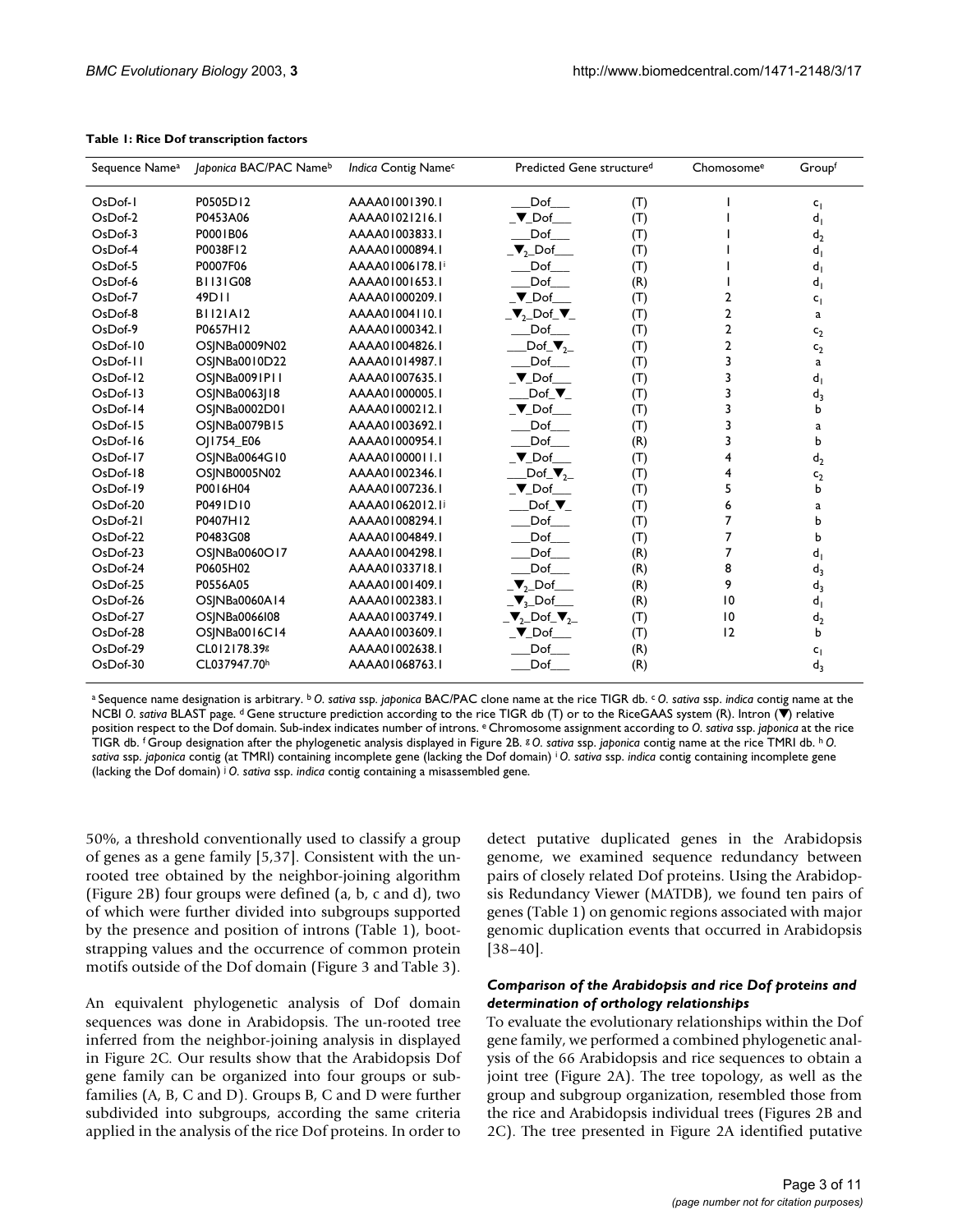

#### Figure 1

**Dof domain sequence alignment of the annotated rice proteins.** The four cysteine residues putatively responsible of the zinc-finger structure are indicated. Identical amino acids are highlighted in black. Gene names correspond to those listed in Table [1](#page-2-0).

orthologs (i.e. OsDof-22/At1g28310 or OsDof-7/ At5g62940), paralogs (i.e. OsDof-9/OsDof-18 or At2g46590/At3g61850), as well as presumed gene loss events (i.e. clusters  $C_3$  or  $d_3$ ). Four major clusters of orthologous groups (MCOG) were identified (*Aa*, *Bb*, *Cc* and *Dd*). A cluster of <u>o</u>rthologous groups (COG) is

defined as individual orthologous genes or orthologous groups of paralogous genes (i.e. cluster  $C_{2,2}+c_1$ ) [1,41,42]. Most Arabidopsis and rice paralogous genes observed in Figure 2A were already displayed as paralogs in the respective trees (Figures 2B and 2C). Additionally, nearly all the Arabidopsis paralogs correspond to regions described as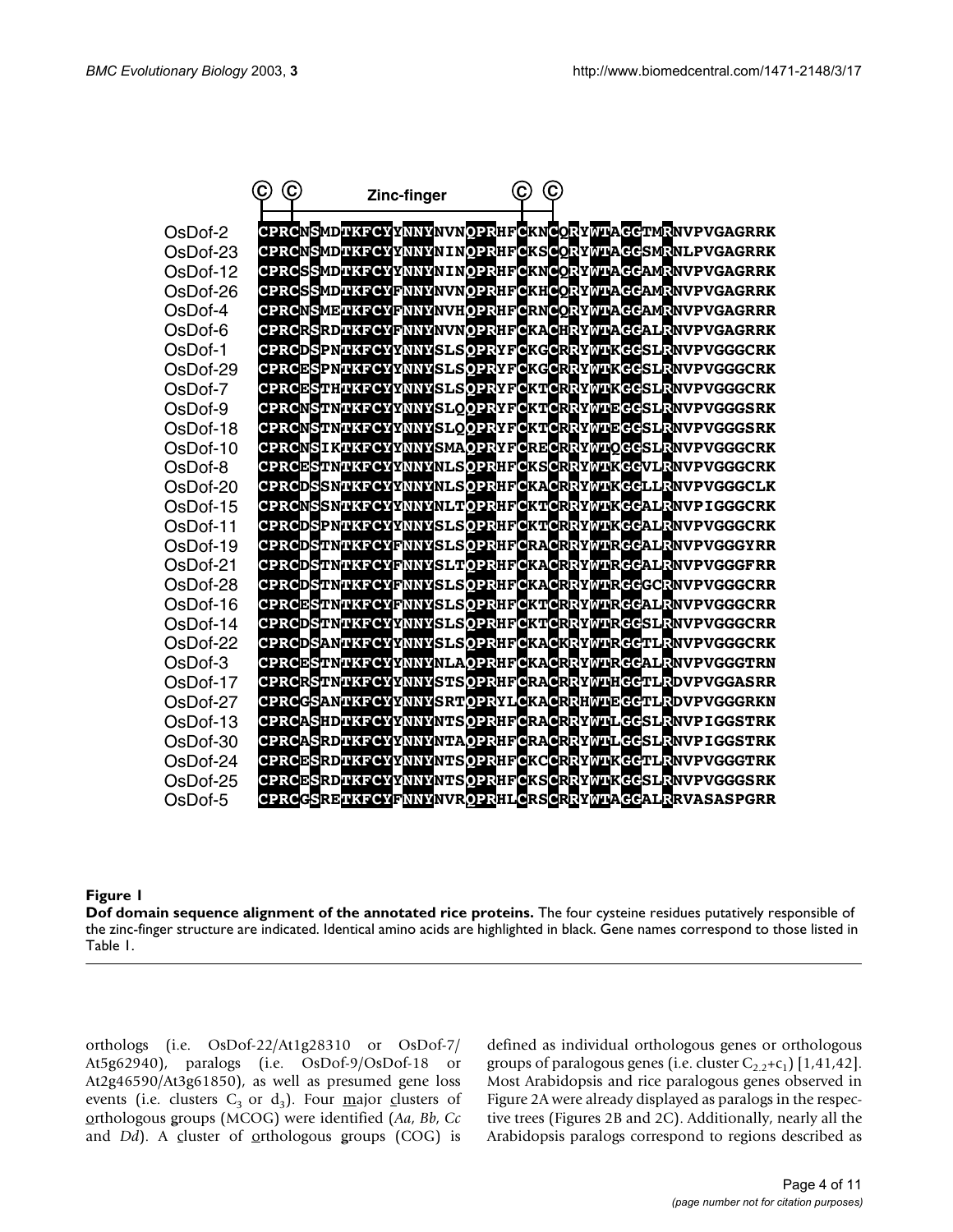| AGI code <sup>a</sup>   | Predicted gene structure <sup>b</sup> | Chromosome | Group <sup>c</sup>          | Gene Name <sup>d</sup> |
|-------------------------|---------------------------------------|------------|-----------------------------|------------------------|
| At5g60850               | Dof                                   | 5          | A                           | OBP4                   |
| Atlg517001              | Dof                                   | ı          | A                           |                        |
| At3g21270               | Dof                                   | 3          | A                           |                        |
| At1g07640               | $\nabla$ Dof                          |            | $B_1$                       | OBP <sub>2</sub>       |
| At3g55370 <sup>2</sup>  | $Dof$ $\nabla$                        | 3          | B <sub>1</sub>              | OBP3                   |
| At2g37590 <sup>2</sup>  | $\neg$ <b>V</b> _Dof_                 | 2          | $B_1$                       |                        |
| At2g28810               | $\neg\neg$ _Dof_V_                    | 2          | B <sub>1</sub>              |                        |
| At5g02460               | $\neg$ <b>V</b> _Dof_                 | 5          | B <sub>1</sub>              |                        |
| At5g65590               | Dof                                   | 5          | B <sub>2</sub>              |                        |
| At4g38000               | Dof                                   | 4          | B <sub>2</sub>              |                        |
| Atlg28310               | Dof                                   |            | B <sub>2</sub>              |                        |
| At2g28510               | $\n-\nabla$ <sub>_</sub> Dof          | 2          | $C_1$                       |                        |
| At3g456103              | $\neg$ <b>V</b> _Dof                  | 3          | $C_1$                       |                        |
| At5g602003              | $\neg$ <b>V</b> _Dof                  | 5          | $C_1$                       |                        |
| At5g62940               | $\neg$ <b>V</b> _Dof                  | 5          | $C_1$                       |                        |
| Atlg64620               | $\nabla$ Dof                          |            | $C_{2.1}$                   |                        |
| At4g00940               | Dof                                   | 4          | $C_{2.1}$                   |                        |
| At4g24060               | $\neg$ <b>V</b> _Dof                  | 4          | $C_{2.1}$                   |                        |
| At2g465904              | $\neg$ <b>V</b> _Dof_                 | 2          | $C_{2.1}$                   | DAG2                   |
| At3g618504              | _▼_Dof_▼_                             | 3          | $C_{2.1}$                   | <b>DAGI</b>            |
| At3g52440               | Dof                                   | 3          | $C_{2.2}$                   |                        |
| Atlg21340               | Dof                                   |            | $\mathsf{C}_{\mathsf{2.2}}$ |                        |
| At4g210305              | Dof                                   | 4          | $C_3$                       |                        |
| At4g210505              | Dof                                   | 4          | $C_3$                       |                        |
| At4g21040 <sup>6</sup>  | Dof                                   | 4          | $C_3$                       |                        |
| At4g210806              | Dof                                   | 4          | $C_3$                       |                        |
| At2g341407              | Dof                                   | 2          | $D_1$                       |                        |
| Atlg291607              | Dof                                   |            | $D_1$                       | <b>COGI</b>            |
| At3g475008              | $\nabla$ Dof                          | 3          | $D_1$                       | HPPBF-2a               |
| At5g624308              | $\neg$ <b>V</b> _Dof                  | 5          | $D_1$                       |                        |
| At5g39660               | $\neg$ <b>V</b> _Dof                  | 5          | $D_1$                       |                        |
| Atlg267909              | $\neg$ <sub>2</sub> _Dof_             |            | $D_1$                       |                        |
| Atlg695709              | $\neg$ <b>V</b> _Dof                  |            | $D_1$                       | HPPBF-2b               |
| Atlg47650               | Dof                                   |            | $D_2$                       |                        |
| At5g6694010             | Dof                                   | 5          | $D_2$                       |                        |
| At3g50410 <sup>10</sup> | Dof                                   | 3          | $D_2$                       | OBF                    |

#### <span id="page-4-0"></span>**Table 2: Arabidopsis Dof transcription factors**

a Names from the Arabidopsis Genome Initiative (AGI). Genes sharing the same superscript number were found in duplicated genomic regions according to the Redundancy Viewer (MIPS/MATDB). b Data from the *At* TIGR db. Intron (▼) relative position respect to the Dof domain. Subindex indicates number of introns. <sup>c</sup> Group designation after the phylogenetic analysis displayed in Figure 2C. <sup>d</sup> Gene names originally utilized for publication or database registration.

genomic redundancies (Table [2\)](#page-4-0). Just three genes were found in unexpected locations in the combined tree. A possible reason for this fact could be the presence of an apparent orthologous from the other species, generating a better support for the new location (i.e. OsDof-3 and At1g07640). On the other hand, relocation of At5g65590 seems to be an artifact of sequence similarities across the Dof domain, since according to additional information of the conserved motifs outside of the Dof domain, location within MCOG *Bb* is more consistent (Figures 2A and 3).

Comparative analyses of the complete amino acid sequences of the Dof proteins by BLOCKS and MEME

software (Figure 3) are in agreement with those of the presented phylogenetic analysis, since several family and subfamily specific conserved motifs (Table [3\)](#page-7-0) could be determined for each of the defined groups in Figure 2A. Moreover, an additional tree derived from the MEME results, analyzing the Dof domain plus all the conserved motifs described in Table [3,](#page-7-0) presented the same group and subgroup organization as the tree displayed in Figure 2A (data not shown).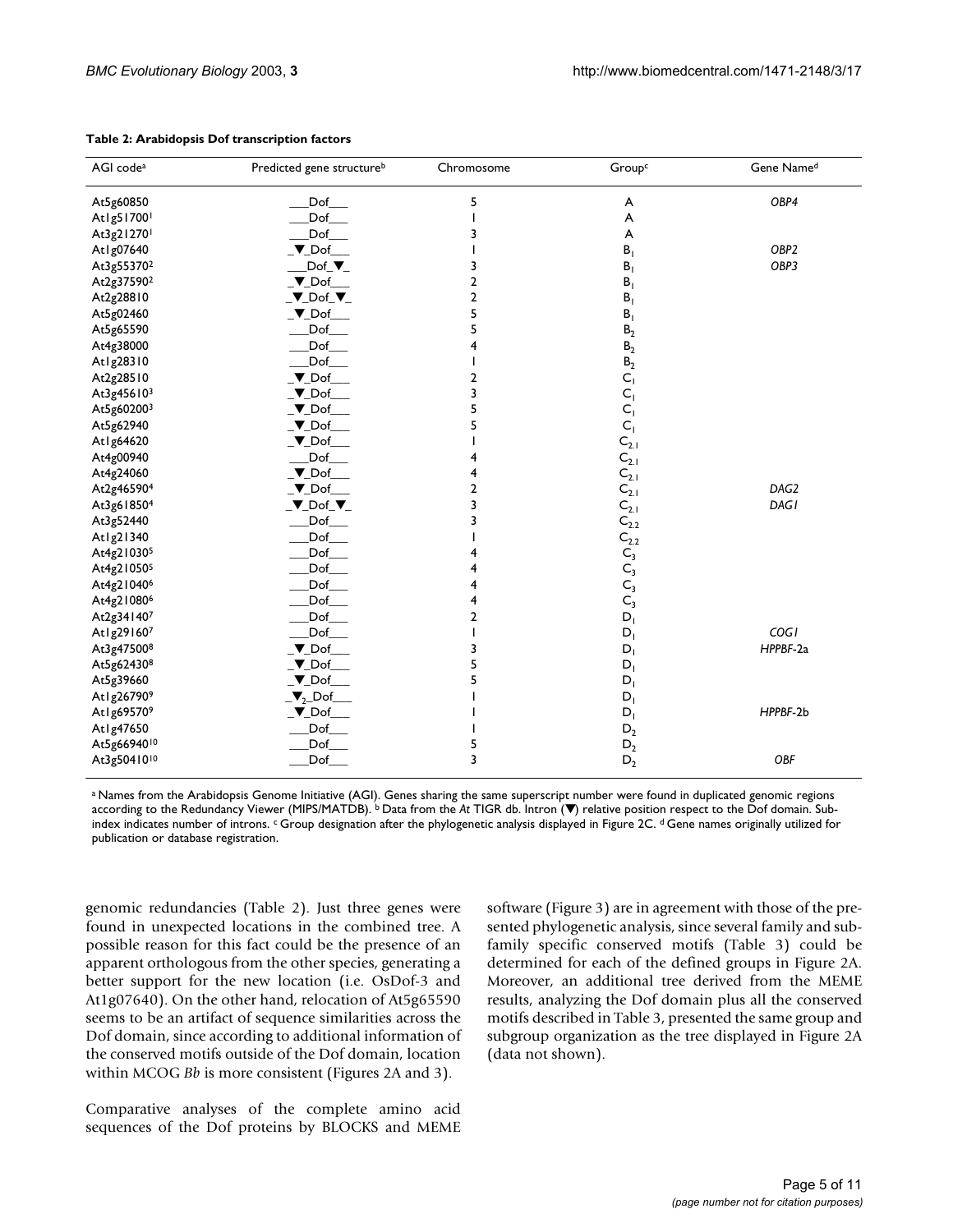

# Figure 2

**(A) Joined phylogenetic tree of the rice and Arabidopsis Dof gene families.** The unrooted tree was inferred by the neighbor-joining method after the alignment of the Dof domain amino acid sequences of the 66 Arabidopsis and rice genes listed in Table [1](#page-2-0) and [2](#page-4-0) respectively. Arabidopsis (normal case) and rice genes (*italics*) are indicated at the end of solid and dotted branches, respectively. Bootstrapping values are indicated as percentages (when >50 %) along the branches. The resulting major clusters of orthologous genes (MCOG) are shown in different colors: *Aa* = orange, *Bb* = blue, *Cc* = red and *Dd* = green. Subscript numbers indicate the defined subgroups. The scale bar corresponds to 0.1 estimated amino acid substitution per site. **Phylogenetic trees of rice (B) and Arabidopsis (C) Dof gene families.** The unrooted trees were inferred by the neighbor-joining method after the alignment of the Dof domain amino acid sequences of the 30 rice and 36 Arabidopsis genes listed in Tables [1](#page-2-0) and [2](#page-4-0), respectively. The resulting groups are shown in different colors: A or a = orange, B or b = blue, C or c = red and D or d = green. Subscript numbers indicate the defined subgroups. The scale bar corresponds to 0.05 estimated amino acid substitutions per site. Genes belonging to the different groups are listed in Table [1](#page-2-0) and [2](#page-4-0).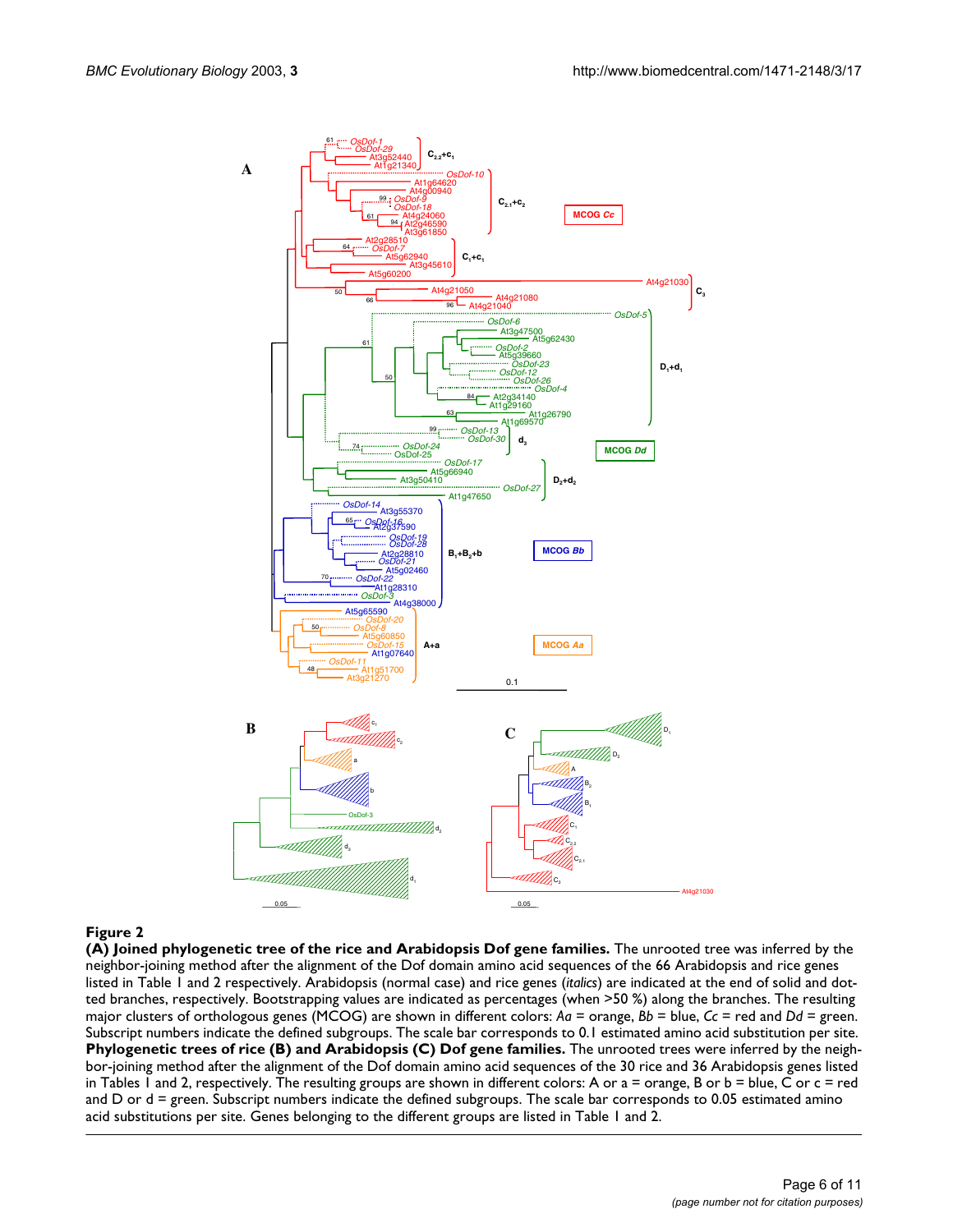| MCOG Cc<br>At3g52440<br>Dof<br>13<br>At1g21340<br>Dof<br>13<br>Dof<br>24<br>13<br> 37 <br>$OsDof-1$<br>$C_{2,2} + c_1$<br>$\overline{24}$<br>OsDof-29<br>12<br>Dof<br>13<br>37<br>27<br>Dof<br>$OsDof-7$<br>Dof<br>13<br>20<br>At3g45610<br>11<br>$20\,$<br>13<br>11<br>$C_1+c_1$<br>At5g60200<br>Dof<br>At2g28510<br>Dof<br>13<br>11<br>20<br>At5g62940<br>12<br>Dof<br>$\overline{12}$<br>15<br>Dof<br>27<br>At1g64620<br>$\overline{27}$<br>12<br>19<br>15<br>$OsDof-18$<br>Dof<br>34<br>25 <sub>1</sub><br>19 <sup>°</sup><br>15<br>OsDof-9<br>12<br>Dof<br>34<br>25 <sub>1</sub><br>19<br>15 <sup>7</sup><br>27<br>At4g24060<br>12<br>Dof<br>$C_{2,1}+c_{2}$<br>25<br>12<br>15<br>27<br>At3g61850<br>Dof<br>22<br>25<br>$\overline{22}$<br>$\overline{27}$<br>At2g46590<br>12<br>Dof<br>$\overline{27}$<br>At4g00940<br>Dof<br>Dof<br>$OsDof-10$<br>8<br>Dof<br>7<br>At4g21030<br>21<br>6<br>$\overline{8}$<br>$\overline{7}$<br>$\overline{\mathbf{6}}$<br>Dof<br>21<br>$C_{3}$<br>At4g21050<br>8<br>7<br>21<br>6<br>10<br>35<br>At4g21080<br>Dof<br>7<br>At4g21040<br>8<br>21<br>6<br>10<br>35<br>Dof<br><b>MCOGDd</b><br>$OsDof-5$<br>3<br>Dof<br>$\overline{\mathbf{3}}$<br>OsDof-6<br>Dof<br>$\overline{\overline{3}}$<br>At3g47500<br>23<br>5<br>4<br>Dof<br>9<br>$\overline{\mathbf{c}}$<br>$\overline{2}$<br>5<br>$\overline{\mathbf{3}}$<br>23<br>9<br>At5g62430<br>$\overline{4}$<br>Dof<br>18<br>$\overline{3}$<br>$\overline{2}$<br> 14 <br>23<br>5<br>At5g39660<br>$\overline{4}$<br>9<br>Dof<br>18<br>5<br>$\overline{3}$<br>9<br>$\overline{2}$<br>$\overline{4}$<br>18<br>$OsDof-12$<br>Dof<br>5<br>$\overline{2}$<br>3<br>18<br>9<br>$D_1 + d_1$<br>$OsDof-26$<br>4<br>Dof<br>5<br>$\overline{2}$<br>$OsDof-2$<br>3<br>4<br>Dof<br>14<br>23<br>30<br>9<br>5<br>14<br>23<br>30<br>$\overline{2}$<br>$OsDof-23$<br>9<br>4<br>Dof<br>5<br>14<br>9<br>$\overline{2}$<br>$OsDof-4$<br>3<br>$\overline{4}$<br>Dof<br>30 <sup>°</sup><br>5<br>$\overline{3}$<br>At1g26790<br>$\overline{4}$<br>32 <sub>2</sub><br>9<br>Dof<br>18<br>$\overline{\overline{3}}$<br>9<br>5<br>32<br>At1g69570<br>$\overline{4}$<br>18<br>Dof<br>$\overline{\mathbf{3}}$<br>At2g34140<br>$\overline{4}$<br>Dof<br>16<br>At1g29160<br>$\overline{4}$<br>16<br>Dof<br>$OsDof-13$<br>Dof<br>$OsDof-30$<br>Dof<br>$d_3$<br>31<br>OsDof-24<br>Dof<br>$\overline{31}$<br>OsDof-25<br>Dof<br>OsDof-17<br>Dof<br>At5g66940<br>Dof<br>33<br>33<br>$D_2+d_2$<br>At3g50410<br>Dof<br>$OsDof-27$<br>Dof<br>Dof<br>At1g47650<br><b>MCOGBb</b><br>$OsDof-22$<br>Dof<br>Dof<br>At1g28310<br>Dof<br>At3g55370<br>$OsDof-14$<br>17<br>Dof<br>At2g37590<br>17<br>Dof<br>OsDof-28<br>17<br>Dof<br>At2g28810<br>17<br>Dof<br>At5g02460<br>17<br>Dof<br>36<br>$OsDof-21$<br>Dof<br>Dof<br>29<br>36<br>$OsDof-16$<br>Dof<br>29<br>$OsDof-19$<br>$OsDof-3$<br>Dof<br>At4g38000<br>Dof<br>26<br><b>MCOGAa</b><br>At5g65590<br>Dof<br>26<br><b>Dof</b><br>$OsDof-20$<br>OsDof-8<br>Dof<br>At5g60850<br>Dof<br>$OsDof-15$<br>Dof<br>At1g07640<br>Dof<br>$OsDof-11$<br>Dof<br>At1g51700<br>Dof<br>28<br>At3g21270<br>Dof<br>28 |  |  |  |  |  |  |  |
|------------------------------------------------------------------------------------------------------------------------------------------------------------------------------------------------------------------------------------------------------------------------------------------------------------------------------------------------------------------------------------------------------------------------------------------------------------------------------------------------------------------------------------------------------------------------------------------------------------------------------------------------------------------------------------------------------------------------------------------------------------------------------------------------------------------------------------------------------------------------------------------------------------------------------------------------------------------------------------------------------------------------------------------------------------------------------------------------------------------------------------------------------------------------------------------------------------------------------------------------------------------------------------------------------------------------------------------------------------------------------------------------------------------------------------------------------------------------------------------------------------------------------------------------------------------------------------------------------------------------------------------------------------------------------------------------------------------------------------------------------------------------------------------------------------------------------------------------------------------------------------------------------------------------------------------------------------------------------------------------------------------------------------------------------------------------------------------------------------------------------------------------------------------------------------------------------------------------------------------------------------------------------------------------------------------------------------------------------------------------------------------------------------------------------------------------------------------------------------------------------------------------------------------------------------------------------------------------------------------------------------------------------------------------------------------------------------------------------------------------------------------------------------------------------------------------------------------------------------------------------------------------------------------------------------------------------------------------------------------------------------------------------------------------------------------------------------------------|--|--|--|--|--|--|--|
|                                                                                                                                                                                                                                                                                                                                                                                                                                                                                                                                                                                                                                                                                                                                                                                                                                                                                                                                                                                                                                                                                                                                                                                                                                                                                                                                                                                                                                                                                                                                                                                                                                                                                                                                                                                                                                                                                                                                                                                                                                                                                                                                                                                                                                                                                                                                                                                                                                                                                                                                                                                                                                                                                                                                                                                                                                                                                                                                                                                                                                                                                                |  |  |  |  |  |  |  |
|                                                                                                                                                                                                                                                                                                                                                                                                                                                                                                                                                                                                                                                                                                                                                                                                                                                                                                                                                                                                                                                                                                                                                                                                                                                                                                                                                                                                                                                                                                                                                                                                                                                                                                                                                                                                                                                                                                                                                                                                                                                                                                                                                                                                                                                                                                                                                                                                                                                                                                                                                                                                                                                                                                                                                                                                                                                                                                                                                                                                                                                                                                |  |  |  |  |  |  |  |
|                                                                                                                                                                                                                                                                                                                                                                                                                                                                                                                                                                                                                                                                                                                                                                                                                                                                                                                                                                                                                                                                                                                                                                                                                                                                                                                                                                                                                                                                                                                                                                                                                                                                                                                                                                                                                                                                                                                                                                                                                                                                                                                                                                                                                                                                                                                                                                                                                                                                                                                                                                                                                                                                                                                                                                                                                                                                                                                                                                                                                                                                                                |  |  |  |  |  |  |  |
|                                                                                                                                                                                                                                                                                                                                                                                                                                                                                                                                                                                                                                                                                                                                                                                                                                                                                                                                                                                                                                                                                                                                                                                                                                                                                                                                                                                                                                                                                                                                                                                                                                                                                                                                                                                                                                                                                                                                                                                                                                                                                                                                                                                                                                                                                                                                                                                                                                                                                                                                                                                                                                                                                                                                                                                                                                                                                                                                                                                                                                                                                                |  |  |  |  |  |  |  |
|                                                                                                                                                                                                                                                                                                                                                                                                                                                                                                                                                                                                                                                                                                                                                                                                                                                                                                                                                                                                                                                                                                                                                                                                                                                                                                                                                                                                                                                                                                                                                                                                                                                                                                                                                                                                                                                                                                                                                                                                                                                                                                                                                                                                                                                                                                                                                                                                                                                                                                                                                                                                                                                                                                                                                                                                                                                                                                                                                                                                                                                                                                |  |  |  |  |  |  |  |
|                                                                                                                                                                                                                                                                                                                                                                                                                                                                                                                                                                                                                                                                                                                                                                                                                                                                                                                                                                                                                                                                                                                                                                                                                                                                                                                                                                                                                                                                                                                                                                                                                                                                                                                                                                                                                                                                                                                                                                                                                                                                                                                                                                                                                                                                                                                                                                                                                                                                                                                                                                                                                                                                                                                                                                                                                                                                                                                                                                                                                                                                                                |  |  |  |  |  |  |  |
|                                                                                                                                                                                                                                                                                                                                                                                                                                                                                                                                                                                                                                                                                                                                                                                                                                                                                                                                                                                                                                                                                                                                                                                                                                                                                                                                                                                                                                                                                                                                                                                                                                                                                                                                                                                                                                                                                                                                                                                                                                                                                                                                                                                                                                                                                                                                                                                                                                                                                                                                                                                                                                                                                                                                                                                                                                                                                                                                                                                                                                                                                                |  |  |  |  |  |  |  |
|                                                                                                                                                                                                                                                                                                                                                                                                                                                                                                                                                                                                                                                                                                                                                                                                                                                                                                                                                                                                                                                                                                                                                                                                                                                                                                                                                                                                                                                                                                                                                                                                                                                                                                                                                                                                                                                                                                                                                                                                                                                                                                                                                                                                                                                                                                                                                                                                                                                                                                                                                                                                                                                                                                                                                                                                                                                                                                                                                                                                                                                                                                |  |  |  |  |  |  |  |
|                                                                                                                                                                                                                                                                                                                                                                                                                                                                                                                                                                                                                                                                                                                                                                                                                                                                                                                                                                                                                                                                                                                                                                                                                                                                                                                                                                                                                                                                                                                                                                                                                                                                                                                                                                                                                                                                                                                                                                                                                                                                                                                                                                                                                                                                                                                                                                                                                                                                                                                                                                                                                                                                                                                                                                                                                                                                                                                                                                                                                                                                                                |  |  |  |  |  |  |  |
|                                                                                                                                                                                                                                                                                                                                                                                                                                                                                                                                                                                                                                                                                                                                                                                                                                                                                                                                                                                                                                                                                                                                                                                                                                                                                                                                                                                                                                                                                                                                                                                                                                                                                                                                                                                                                                                                                                                                                                                                                                                                                                                                                                                                                                                                                                                                                                                                                                                                                                                                                                                                                                                                                                                                                                                                                                                                                                                                                                                                                                                                                                |  |  |  |  |  |  |  |
|                                                                                                                                                                                                                                                                                                                                                                                                                                                                                                                                                                                                                                                                                                                                                                                                                                                                                                                                                                                                                                                                                                                                                                                                                                                                                                                                                                                                                                                                                                                                                                                                                                                                                                                                                                                                                                                                                                                                                                                                                                                                                                                                                                                                                                                                                                                                                                                                                                                                                                                                                                                                                                                                                                                                                                                                                                                                                                                                                                                                                                                                                                |  |  |  |  |  |  |  |
|                                                                                                                                                                                                                                                                                                                                                                                                                                                                                                                                                                                                                                                                                                                                                                                                                                                                                                                                                                                                                                                                                                                                                                                                                                                                                                                                                                                                                                                                                                                                                                                                                                                                                                                                                                                                                                                                                                                                                                                                                                                                                                                                                                                                                                                                                                                                                                                                                                                                                                                                                                                                                                                                                                                                                                                                                                                                                                                                                                                                                                                                                                |  |  |  |  |  |  |  |
|                                                                                                                                                                                                                                                                                                                                                                                                                                                                                                                                                                                                                                                                                                                                                                                                                                                                                                                                                                                                                                                                                                                                                                                                                                                                                                                                                                                                                                                                                                                                                                                                                                                                                                                                                                                                                                                                                                                                                                                                                                                                                                                                                                                                                                                                                                                                                                                                                                                                                                                                                                                                                                                                                                                                                                                                                                                                                                                                                                                                                                                                                                |  |  |  |  |  |  |  |
|                                                                                                                                                                                                                                                                                                                                                                                                                                                                                                                                                                                                                                                                                                                                                                                                                                                                                                                                                                                                                                                                                                                                                                                                                                                                                                                                                                                                                                                                                                                                                                                                                                                                                                                                                                                                                                                                                                                                                                                                                                                                                                                                                                                                                                                                                                                                                                                                                                                                                                                                                                                                                                                                                                                                                                                                                                                                                                                                                                                                                                                                                                |  |  |  |  |  |  |  |
|                                                                                                                                                                                                                                                                                                                                                                                                                                                                                                                                                                                                                                                                                                                                                                                                                                                                                                                                                                                                                                                                                                                                                                                                                                                                                                                                                                                                                                                                                                                                                                                                                                                                                                                                                                                                                                                                                                                                                                                                                                                                                                                                                                                                                                                                                                                                                                                                                                                                                                                                                                                                                                                                                                                                                                                                                                                                                                                                                                                                                                                                                                |  |  |  |  |  |  |  |
|                                                                                                                                                                                                                                                                                                                                                                                                                                                                                                                                                                                                                                                                                                                                                                                                                                                                                                                                                                                                                                                                                                                                                                                                                                                                                                                                                                                                                                                                                                                                                                                                                                                                                                                                                                                                                                                                                                                                                                                                                                                                                                                                                                                                                                                                                                                                                                                                                                                                                                                                                                                                                                                                                                                                                                                                                                                                                                                                                                                                                                                                                                |  |  |  |  |  |  |  |
|                                                                                                                                                                                                                                                                                                                                                                                                                                                                                                                                                                                                                                                                                                                                                                                                                                                                                                                                                                                                                                                                                                                                                                                                                                                                                                                                                                                                                                                                                                                                                                                                                                                                                                                                                                                                                                                                                                                                                                                                                                                                                                                                                                                                                                                                                                                                                                                                                                                                                                                                                                                                                                                                                                                                                                                                                                                                                                                                                                                                                                                                                                |  |  |  |  |  |  |  |
|                                                                                                                                                                                                                                                                                                                                                                                                                                                                                                                                                                                                                                                                                                                                                                                                                                                                                                                                                                                                                                                                                                                                                                                                                                                                                                                                                                                                                                                                                                                                                                                                                                                                                                                                                                                                                                                                                                                                                                                                                                                                                                                                                                                                                                                                                                                                                                                                                                                                                                                                                                                                                                                                                                                                                                                                                                                                                                                                                                                                                                                                                                |  |  |  |  |  |  |  |
|                                                                                                                                                                                                                                                                                                                                                                                                                                                                                                                                                                                                                                                                                                                                                                                                                                                                                                                                                                                                                                                                                                                                                                                                                                                                                                                                                                                                                                                                                                                                                                                                                                                                                                                                                                                                                                                                                                                                                                                                                                                                                                                                                                                                                                                                                                                                                                                                                                                                                                                                                                                                                                                                                                                                                                                                                                                                                                                                                                                                                                                                                                |  |  |  |  |  |  |  |
|                                                                                                                                                                                                                                                                                                                                                                                                                                                                                                                                                                                                                                                                                                                                                                                                                                                                                                                                                                                                                                                                                                                                                                                                                                                                                                                                                                                                                                                                                                                                                                                                                                                                                                                                                                                                                                                                                                                                                                                                                                                                                                                                                                                                                                                                                                                                                                                                                                                                                                                                                                                                                                                                                                                                                                                                                                                                                                                                                                                                                                                                                                |  |  |  |  |  |  |  |
|                                                                                                                                                                                                                                                                                                                                                                                                                                                                                                                                                                                                                                                                                                                                                                                                                                                                                                                                                                                                                                                                                                                                                                                                                                                                                                                                                                                                                                                                                                                                                                                                                                                                                                                                                                                                                                                                                                                                                                                                                                                                                                                                                                                                                                                                                                                                                                                                                                                                                                                                                                                                                                                                                                                                                                                                                                                                                                                                                                                                                                                                                                |  |  |  |  |  |  |  |
|                                                                                                                                                                                                                                                                                                                                                                                                                                                                                                                                                                                                                                                                                                                                                                                                                                                                                                                                                                                                                                                                                                                                                                                                                                                                                                                                                                                                                                                                                                                                                                                                                                                                                                                                                                                                                                                                                                                                                                                                                                                                                                                                                                                                                                                                                                                                                                                                                                                                                                                                                                                                                                                                                                                                                                                                                                                                                                                                                                                                                                                                                                |  |  |  |  |  |  |  |
|                                                                                                                                                                                                                                                                                                                                                                                                                                                                                                                                                                                                                                                                                                                                                                                                                                                                                                                                                                                                                                                                                                                                                                                                                                                                                                                                                                                                                                                                                                                                                                                                                                                                                                                                                                                                                                                                                                                                                                                                                                                                                                                                                                                                                                                                                                                                                                                                                                                                                                                                                                                                                                                                                                                                                                                                                                                                                                                                                                                                                                                                                                |  |  |  |  |  |  |  |
|                                                                                                                                                                                                                                                                                                                                                                                                                                                                                                                                                                                                                                                                                                                                                                                                                                                                                                                                                                                                                                                                                                                                                                                                                                                                                                                                                                                                                                                                                                                                                                                                                                                                                                                                                                                                                                                                                                                                                                                                                                                                                                                                                                                                                                                                                                                                                                                                                                                                                                                                                                                                                                                                                                                                                                                                                                                                                                                                                                                                                                                                                                |  |  |  |  |  |  |  |
|                                                                                                                                                                                                                                                                                                                                                                                                                                                                                                                                                                                                                                                                                                                                                                                                                                                                                                                                                                                                                                                                                                                                                                                                                                                                                                                                                                                                                                                                                                                                                                                                                                                                                                                                                                                                                                                                                                                                                                                                                                                                                                                                                                                                                                                                                                                                                                                                                                                                                                                                                                                                                                                                                                                                                                                                                                                                                                                                                                                                                                                                                                |  |  |  |  |  |  |  |
|                                                                                                                                                                                                                                                                                                                                                                                                                                                                                                                                                                                                                                                                                                                                                                                                                                                                                                                                                                                                                                                                                                                                                                                                                                                                                                                                                                                                                                                                                                                                                                                                                                                                                                                                                                                                                                                                                                                                                                                                                                                                                                                                                                                                                                                                                                                                                                                                                                                                                                                                                                                                                                                                                                                                                                                                                                                                                                                                                                                                                                                                                                |  |  |  |  |  |  |  |
|                                                                                                                                                                                                                                                                                                                                                                                                                                                                                                                                                                                                                                                                                                                                                                                                                                                                                                                                                                                                                                                                                                                                                                                                                                                                                                                                                                                                                                                                                                                                                                                                                                                                                                                                                                                                                                                                                                                                                                                                                                                                                                                                                                                                                                                                                                                                                                                                                                                                                                                                                                                                                                                                                                                                                                                                                                                                                                                                                                                                                                                                                                |  |  |  |  |  |  |  |
|                                                                                                                                                                                                                                                                                                                                                                                                                                                                                                                                                                                                                                                                                                                                                                                                                                                                                                                                                                                                                                                                                                                                                                                                                                                                                                                                                                                                                                                                                                                                                                                                                                                                                                                                                                                                                                                                                                                                                                                                                                                                                                                                                                                                                                                                                                                                                                                                                                                                                                                                                                                                                                                                                                                                                                                                                                                                                                                                                                                                                                                                                                |  |  |  |  |  |  |  |
|                                                                                                                                                                                                                                                                                                                                                                                                                                                                                                                                                                                                                                                                                                                                                                                                                                                                                                                                                                                                                                                                                                                                                                                                                                                                                                                                                                                                                                                                                                                                                                                                                                                                                                                                                                                                                                                                                                                                                                                                                                                                                                                                                                                                                                                                                                                                                                                                                                                                                                                                                                                                                                                                                                                                                                                                                                                                                                                                                                                                                                                                                                |  |  |  |  |  |  |  |
|                                                                                                                                                                                                                                                                                                                                                                                                                                                                                                                                                                                                                                                                                                                                                                                                                                                                                                                                                                                                                                                                                                                                                                                                                                                                                                                                                                                                                                                                                                                                                                                                                                                                                                                                                                                                                                                                                                                                                                                                                                                                                                                                                                                                                                                                                                                                                                                                                                                                                                                                                                                                                                                                                                                                                                                                                                                                                                                                                                                                                                                                                                |  |  |  |  |  |  |  |
|                                                                                                                                                                                                                                                                                                                                                                                                                                                                                                                                                                                                                                                                                                                                                                                                                                                                                                                                                                                                                                                                                                                                                                                                                                                                                                                                                                                                                                                                                                                                                                                                                                                                                                                                                                                                                                                                                                                                                                                                                                                                                                                                                                                                                                                                                                                                                                                                                                                                                                                                                                                                                                                                                                                                                                                                                                                                                                                                                                                                                                                                                                |  |  |  |  |  |  |  |
|                                                                                                                                                                                                                                                                                                                                                                                                                                                                                                                                                                                                                                                                                                                                                                                                                                                                                                                                                                                                                                                                                                                                                                                                                                                                                                                                                                                                                                                                                                                                                                                                                                                                                                                                                                                                                                                                                                                                                                                                                                                                                                                                                                                                                                                                                                                                                                                                                                                                                                                                                                                                                                                                                                                                                                                                                                                                                                                                                                                                                                                                                                |  |  |  |  |  |  |  |
|                                                                                                                                                                                                                                                                                                                                                                                                                                                                                                                                                                                                                                                                                                                                                                                                                                                                                                                                                                                                                                                                                                                                                                                                                                                                                                                                                                                                                                                                                                                                                                                                                                                                                                                                                                                                                                                                                                                                                                                                                                                                                                                                                                                                                                                                                                                                                                                                                                                                                                                                                                                                                                                                                                                                                                                                                                                                                                                                                                                                                                                                                                |  |  |  |  |  |  |  |
|                                                                                                                                                                                                                                                                                                                                                                                                                                                                                                                                                                                                                                                                                                                                                                                                                                                                                                                                                                                                                                                                                                                                                                                                                                                                                                                                                                                                                                                                                                                                                                                                                                                                                                                                                                                                                                                                                                                                                                                                                                                                                                                                                                                                                                                                                                                                                                                                                                                                                                                                                                                                                                                                                                                                                                                                                                                                                                                                                                                                                                                                                                |  |  |  |  |  |  |  |
|                                                                                                                                                                                                                                                                                                                                                                                                                                                                                                                                                                                                                                                                                                                                                                                                                                                                                                                                                                                                                                                                                                                                                                                                                                                                                                                                                                                                                                                                                                                                                                                                                                                                                                                                                                                                                                                                                                                                                                                                                                                                                                                                                                                                                                                                                                                                                                                                                                                                                                                                                                                                                                                                                                                                                                                                                                                                                                                                                                                                                                                                                                |  |  |  |  |  |  |  |
|                                                                                                                                                                                                                                                                                                                                                                                                                                                                                                                                                                                                                                                                                                                                                                                                                                                                                                                                                                                                                                                                                                                                                                                                                                                                                                                                                                                                                                                                                                                                                                                                                                                                                                                                                                                                                                                                                                                                                                                                                                                                                                                                                                                                                                                                                                                                                                                                                                                                                                                                                                                                                                                                                                                                                                                                                                                                                                                                                                                                                                                                                                |  |  |  |  |  |  |  |
|                                                                                                                                                                                                                                                                                                                                                                                                                                                                                                                                                                                                                                                                                                                                                                                                                                                                                                                                                                                                                                                                                                                                                                                                                                                                                                                                                                                                                                                                                                                                                                                                                                                                                                                                                                                                                                                                                                                                                                                                                                                                                                                                                                                                                                                                                                                                                                                                                                                                                                                                                                                                                                                                                                                                                                                                                                                                                                                                                                                                                                                                                                |  |  |  |  |  |  |  |
|                                                                                                                                                                                                                                                                                                                                                                                                                                                                                                                                                                                                                                                                                                                                                                                                                                                                                                                                                                                                                                                                                                                                                                                                                                                                                                                                                                                                                                                                                                                                                                                                                                                                                                                                                                                                                                                                                                                                                                                                                                                                                                                                                                                                                                                                                                                                                                                                                                                                                                                                                                                                                                                                                                                                                                                                                                                                                                                                                                                                                                                                                                |  |  |  |  |  |  |  |
|                                                                                                                                                                                                                                                                                                                                                                                                                                                                                                                                                                                                                                                                                                                                                                                                                                                                                                                                                                                                                                                                                                                                                                                                                                                                                                                                                                                                                                                                                                                                                                                                                                                                                                                                                                                                                                                                                                                                                                                                                                                                                                                                                                                                                                                                                                                                                                                                                                                                                                                                                                                                                                                                                                                                                                                                                                                                                                                                                                                                                                                                                                |  |  |  |  |  |  |  |
|                                                                                                                                                                                                                                                                                                                                                                                                                                                                                                                                                                                                                                                                                                                                                                                                                                                                                                                                                                                                                                                                                                                                                                                                                                                                                                                                                                                                                                                                                                                                                                                                                                                                                                                                                                                                                                                                                                                                                                                                                                                                                                                                                                                                                                                                                                                                                                                                                                                                                                                                                                                                                                                                                                                                                                                                                                                                                                                                                                                                                                                                                                |  |  |  |  |  |  |  |
|                                                                                                                                                                                                                                                                                                                                                                                                                                                                                                                                                                                                                                                                                                                                                                                                                                                                                                                                                                                                                                                                                                                                                                                                                                                                                                                                                                                                                                                                                                                                                                                                                                                                                                                                                                                                                                                                                                                                                                                                                                                                                                                                                                                                                                                                                                                                                                                                                                                                                                                                                                                                                                                                                                                                                                                                                                                                                                                                                                                                                                                                                                |  |  |  |  |  |  |  |
|                                                                                                                                                                                                                                                                                                                                                                                                                                                                                                                                                                                                                                                                                                                                                                                                                                                                                                                                                                                                                                                                                                                                                                                                                                                                                                                                                                                                                                                                                                                                                                                                                                                                                                                                                                                                                                                                                                                                                                                                                                                                                                                                                                                                                                                                                                                                                                                                                                                                                                                                                                                                                                                                                                                                                                                                                                                                                                                                                                                                                                                                                                |  |  |  |  |  |  |  |
|                                                                                                                                                                                                                                                                                                                                                                                                                                                                                                                                                                                                                                                                                                                                                                                                                                                                                                                                                                                                                                                                                                                                                                                                                                                                                                                                                                                                                                                                                                                                                                                                                                                                                                                                                                                                                                                                                                                                                                                                                                                                                                                                                                                                                                                                                                                                                                                                                                                                                                                                                                                                                                                                                                                                                                                                                                                                                                                                                                                                                                                                                                |  |  |  |  |  |  |  |
|                                                                                                                                                                                                                                                                                                                                                                                                                                                                                                                                                                                                                                                                                                                                                                                                                                                                                                                                                                                                                                                                                                                                                                                                                                                                                                                                                                                                                                                                                                                                                                                                                                                                                                                                                                                                                                                                                                                                                                                                                                                                                                                                                                                                                                                                                                                                                                                                                                                                                                                                                                                                                                                                                                                                                                                                                                                                                                                                                                                                                                                                                                |  |  |  |  |  |  |  |
|                                                                                                                                                                                                                                                                                                                                                                                                                                                                                                                                                                                                                                                                                                                                                                                                                                                                                                                                                                                                                                                                                                                                                                                                                                                                                                                                                                                                                                                                                                                                                                                                                                                                                                                                                                                                                                                                                                                                                                                                                                                                                                                                                                                                                                                                                                                                                                                                                                                                                                                                                                                                                                                                                                                                                                                                                                                                                                                                                                                                                                                                                                |  |  |  |  |  |  |  |
|                                                                                                                                                                                                                                                                                                                                                                                                                                                                                                                                                                                                                                                                                                                                                                                                                                                                                                                                                                                                                                                                                                                                                                                                                                                                                                                                                                                                                                                                                                                                                                                                                                                                                                                                                                                                                                                                                                                                                                                                                                                                                                                                                                                                                                                                                                                                                                                                                                                                                                                                                                                                                                                                                                                                                                                                                                                                                                                                                                                                                                                                                                |  |  |  |  |  |  |  |
|                                                                                                                                                                                                                                                                                                                                                                                                                                                                                                                                                                                                                                                                                                                                                                                                                                                                                                                                                                                                                                                                                                                                                                                                                                                                                                                                                                                                                                                                                                                                                                                                                                                                                                                                                                                                                                                                                                                                                                                                                                                                                                                                                                                                                                                                                                                                                                                                                                                                                                                                                                                                                                                                                                                                                                                                                                                                                                                                                                                                                                                                                                |  |  |  |  |  |  |  |
|                                                                                                                                                                                                                                                                                                                                                                                                                                                                                                                                                                                                                                                                                                                                                                                                                                                                                                                                                                                                                                                                                                                                                                                                                                                                                                                                                                                                                                                                                                                                                                                                                                                                                                                                                                                                                                                                                                                                                                                                                                                                                                                                                                                                                                                                                                                                                                                                                                                                                                                                                                                                                                                                                                                                                                                                                                                                                                                                                                                                                                                                                                |  |  |  |  |  |  |  |
|                                                                                                                                                                                                                                                                                                                                                                                                                                                                                                                                                                                                                                                                                                                                                                                                                                                                                                                                                                                                                                                                                                                                                                                                                                                                                                                                                                                                                                                                                                                                                                                                                                                                                                                                                                                                                                                                                                                                                                                                                                                                                                                                                                                                                                                                                                                                                                                                                                                                                                                                                                                                                                                                                                                                                                                                                                                                                                                                                                                                                                                                                                |  |  |  |  |  |  |  |
|                                                                                                                                                                                                                                                                                                                                                                                                                                                                                                                                                                                                                                                                                                                                                                                                                                                                                                                                                                                                                                                                                                                                                                                                                                                                                                                                                                                                                                                                                                                                                                                                                                                                                                                                                                                                                                                                                                                                                                                                                                                                                                                                                                                                                                                                                                                                                                                                                                                                                                                                                                                                                                                                                                                                                                                                                                                                                                                                                                                                                                                                                                |  |  |  |  |  |  |  |
|                                                                                                                                                                                                                                                                                                                                                                                                                                                                                                                                                                                                                                                                                                                                                                                                                                                                                                                                                                                                                                                                                                                                                                                                                                                                                                                                                                                                                                                                                                                                                                                                                                                                                                                                                                                                                                                                                                                                                                                                                                                                                                                                                                                                                                                                                                                                                                                                                                                                                                                                                                                                                                                                                                                                                                                                                                                                                                                                                                                                                                                                                                |  |  |  |  |  |  |  |
|                                                                                                                                                                                                                                                                                                                                                                                                                                                                                                                                                                                                                                                                                                                                                                                                                                                                                                                                                                                                                                                                                                                                                                                                                                                                                                                                                                                                                                                                                                                                                                                                                                                                                                                                                                                                                                                                                                                                                                                                                                                                                                                                                                                                                                                                                                                                                                                                                                                                                                                                                                                                                                                                                                                                                                                                                                                                                                                                                                                                                                                                                                |  |  |  |  |  |  |  |
|                                                                                                                                                                                                                                                                                                                                                                                                                                                                                                                                                                                                                                                                                                                                                                                                                                                                                                                                                                                                                                                                                                                                                                                                                                                                                                                                                                                                                                                                                                                                                                                                                                                                                                                                                                                                                                                                                                                                                                                                                                                                                                                                                                                                                                                                                                                                                                                                                                                                                                                                                                                                                                                                                                                                                                                                                                                                                                                                                                                                                                                                                                |  |  |  |  |  |  |  |
|                                                                                                                                                                                                                                                                                                                                                                                                                                                                                                                                                                                                                                                                                                                                                                                                                                                                                                                                                                                                                                                                                                                                                                                                                                                                                                                                                                                                                                                                                                                                                                                                                                                                                                                                                                                                                                                                                                                                                                                                                                                                                                                                                                                                                                                                                                                                                                                                                                                                                                                                                                                                                                                                                                                                                                                                                                                                                                                                                                                                                                                                                                |  |  |  |  |  |  |  |
|                                                                                                                                                                                                                                                                                                                                                                                                                                                                                                                                                                                                                                                                                                                                                                                                                                                                                                                                                                                                                                                                                                                                                                                                                                                                                                                                                                                                                                                                                                                                                                                                                                                                                                                                                                                                                                                                                                                                                                                                                                                                                                                                                                                                                                                                                                                                                                                                                                                                                                                                                                                                                                                                                                                                                                                                                                                                                                                                                                                                                                                                                                |  |  |  |  |  |  |  |
|                                                                                                                                                                                                                                                                                                                                                                                                                                                                                                                                                                                                                                                                                                                                                                                                                                                                                                                                                                                                                                                                                                                                                                                                                                                                                                                                                                                                                                                                                                                                                                                                                                                                                                                                                                                                                                                                                                                                                                                                                                                                                                                                                                                                                                                                                                                                                                                                                                                                                                                                                                                                                                                                                                                                                                                                                                                                                                                                                                                                                                                                                                |  |  |  |  |  |  |  |
|                                                                                                                                                                                                                                                                                                                                                                                                                                                                                                                                                                                                                                                                                                                                                                                                                                                                                                                                                                                                                                                                                                                                                                                                                                                                                                                                                                                                                                                                                                                                                                                                                                                                                                                                                                                                                                                                                                                                                                                                                                                                                                                                                                                                                                                                                                                                                                                                                                                                                                                                                                                                                                                                                                                                                                                                                                                                                                                                                                                                                                                                                                |  |  |  |  |  |  |  |
|                                                                                                                                                                                                                                                                                                                                                                                                                                                                                                                                                                                                                                                                                                                                                                                                                                                                                                                                                                                                                                                                                                                                                                                                                                                                                                                                                                                                                                                                                                                                                                                                                                                                                                                                                                                                                                                                                                                                                                                                                                                                                                                                                                                                                                                                                                                                                                                                                                                                                                                                                                                                                                                                                                                                                                                                                                                                                                                                                                                                                                                                                                |  |  |  |  |  |  |  |
|                                                                                                                                                                                                                                                                                                                                                                                                                                                                                                                                                                                                                                                                                                                                                                                                                                                                                                                                                                                                                                                                                                                                                                                                                                                                                                                                                                                                                                                                                                                                                                                                                                                                                                                                                                                                                                                                                                                                                                                                                                                                                                                                                                                                                                                                                                                                                                                                                                                                                                                                                                                                                                                                                                                                                                                                                                                                                                                                                                                                                                                                                                |  |  |  |  |  |  |  |
|                                                                                                                                                                                                                                                                                                                                                                                                                                                                                                                                                                                                                                                                                                                                                                                                                                                                                                                                                                                                                                                                                                                                                                                                                                                                                                                                                                                                                                                                                                                                                                                                                                                                                                                                                                                                                                                                                                                                                                                                                                                                                                                                                                                                                                                                                                                                                                                                                                                                                                                                                                                                                                                                                                                                                                                                                                                                                                                                                                                                                                                                                                |  |  |  |  |  |  |  |
|                                                                                                                                                                                                                                                                                                                                                                                                                                                                                                                                                                                                                                                                                                                                                                                                                                                                                                                                                                                                                                                                                                                                                                                                                                                                                                                                                                                                                                                                                                                                                                                                                                                                                                                                                                                                                                                                                                                                                                                                                                                                                                                                                                                                                                                                                                                                                                                                                                                                                                                                                                                                                                                                                                                                                                                                                                                                                                                                                                                                                                                                                                |  |  |  |  |  |  |  |
|                                                                                                                                                                                                                                                                                                                                                                                                                                                                                                                                                                                                                                                                                                                                                                                                                                                                                                                                                                                                                                                                                                                                                                                                                                                                                                                                                                                                                                                                                                                                                                                                                                                                                                                                                                                                                                                                                                                                                                                                                                                                                                                                                                                                                                                                                                                                                                                                                                                                                                                                                                                                                                                                                                                                                                                                                                                                                                                                                                                                                                                                                                |  |  |  |  |  |  |  |
|                                                                                                                                                                                                                                                                                                                                                                                                                                                                                                                                                                                                                                                                                                                                                                                                                                                                                                                                                                                                                                                                                                                                                                                                                                                                                                                                                                                                                                                                                                                                                                                                                                                                                                                                                                                                                                                                                                                                                                                                                                                                                                                                                                                                                                                                                                                                                                                                                                                                                                                                                                                                                                                                                                                                                                                                                                                                                                                                                                                                                                                                                                |  |  |  |  |  |  |  |
|                                                                                                                                                                                                                                                                                                                                                                                                                                                                                                                                                                                                                                                                                                                                                                                                                                                                                                                                                                                                                                                                                                                                                                                                                                                                                                                                                                                                                                                                                                                                                                                                                                                                                                                                                                                                                                                                                                                                                                                                                                                                                                                                                                                                                                                                                                                                                                                                                                                                                                                                                                                                                                                                                                                                                                                                                                                                                                                                                                                                                                                                                                |  |  |  |  |  |  |  |
|                                                                                                                                                                                                                                                                                                                                                                                                                                                                                                                                                                                                                                                                                                                                                                                                                                                                                                                                                                                                                                                                                                                                                                                                                                                                                                                                                                                                                                                                                                                                                                                                                                                                                                                                                                                                                                                                                                                                                                                                                                                                                                                                                                                                                                                                                                                                                                                                                                                                                                                                                                                                                                                                                                                                                                                                                                                                                                                                                                                                                                                                                                |  |  |  |  |  |  |  |
|                                                                                                                                                                                                                                                                                                                                                                                                                                                                                                                                                                                                                                                                                                                                                                                                                                                                                                                                                                                                                                                                                                                                                                                                                                                                                                                                                                                                                                                                                                                                                                                                                                                                                                                                                                                                                                                                                                                                                                                                                                                                                                                                                                                                                                                                                                                                                                                                                                                                                                                                                                                                                                                                                                                                                                                                                                                                                                                                                                                                                                                                                                |  |  |  |  |  |  |  |
|                                                                                                                                                                                                                                                                                                                                                                                                                                                                                                                                                                                                                                                                                                                                                                                                                                                                                                                                                                                                                                                                                                                                                                                                                                                                                                                                                                                                                                                                                                                                                                                                                                                                                                                                                                                                                                                                                                                                                                                                                                                                                                                                                                                                                                                                                                                                                                                                                                                                                                                                                                                                                                                                                                                                                                                                                                                                                                                                                                                                                                                                                                |  |  |  |  |  |  |  |
|                                                                                                                                                                                                                                                                                                                                                                                                                                                                                                                                                                                                                                                                                                                                                                                                                                                                                                                                                                                                                                                                                                                                                                                                                                                                                                                                                                                                                                                                                                                                                                                                                                                                                                                                                                                                                                                                                                                                                                                                                                                                                                                                                                                                                                                                                                                                                                                                                                                                                                                                                                                                                                                                                                                                                                                                                                                                                                                                                                                                                                                                                                |  |  |  |  |  |  |  |
|                                                                                                                                                                                                                                                                                                                                                                                                                                                                                                                                                                                                                                                                                                                                                                                                                                                                                                                                                                                                                                                                                                                                                                                                                                                                                                                                                                                                                                                                                                                                                                                                                                                                                                                                                                                                                                                                                                                                                                                                                                                                                                                                                                                                                                                                                                                                                                                                                                                                                                                                                                                                                                                                                                                                                                                                                                                                                                                                                                                                                                                                                                |  |  |  |  |  |  |  |
|                                                                                                                                                                                                                                                                                                                                                                                                                                                                                                                                                                                                                                                                                                                                                                                                                                                                                                                                                                                                                                                                                                                                                                                                                                                                                                                                                                                                                                                                                                                                                                                                                                                                                                                                                                                                                                                                                                                                                                                                                                                                                                                                                                                                                                                                                                                                                                                                                                                                                                                                                                                                                                                                                                                                                                                                                                                                                                                                                                                                                                                                                                |  |  |  |  |  |  |  |
|                                                                                                                                                                                                                                                                                                                                                                                                                                                                                                                                                                                                                                                                                                                                                                                                                                                                                                                                                                                                                                                                                                                                                                                                                                                                                                                                                                                                                                                                                                                                                                                                                                                                                                                                                                                                                                                                                                                                                                                                                                                                                                                                                                                                                                                                                                                                                                                                                                                                                                                                                                                                                                                                                                                                                                                                                                                                                                                                                                                                                                                                                                |  |  |  |  |  |  |  |
|                                                                                                                                                                                                                                                                                                                                                                                                                                                                                                                                                                                                                                                                                                                                                                                                                                                                                                                                                                                                                                                                                                                                                                                                                                                                                                                                                                                                                                                                                                                                                                                                                                                                                                                                                                                                                                                                                                                                                                                                                                                                                                                                                                                                                                                                                                                                                                                                                                                                                                                                                                                                                                                                                                                                                                                                                                                                                                                                                                                                                                                                                                |  |  |  |  |  |  |  |
|                                                                                                                                                                                                                                                                                                                                                                                                                                                                                                                                                                                                                                                                                                                                                                                                                                                                                                                                                                                                                                                                                                                                                                                                                                                                                                                                                                                                                                                                                                                                                                                                                                                                                                                                                                                                                                                                                                                                                                                                                                                                                                                                                                                                                                                                                                                                                                                                                                                                                                                                                                                                                                                                                                                                                                                                                                                                                                                                                                                                                                                                                                |  |  |  |  |  |  |  |
|                                                                                                                                                                                                                                                                                                                                                                                                                                                                                                                                                                                                                                                                                                                                                                                                                                                                                                                                                                                                                                                                                                                                                                                                                                                                                                                                                                                                                                                                                                                                                                                                                                                                                                                                                                                                                                                                                                                                                                                                                                                                                                                                                                                                                                                                                                                                                                                                                                                                                                                                                                                                                                                                                                                                                                                                                                                                                                                                                                                                                                                                                                |  |  |  |  |  |  |  |
|                                                                                                                                                                                                                                                                                                                                                                                                                                                                                                                                                                                                                                                                                                                                                                                                                                                                                                                                                                                                                                                                                                                                                                                                                                                                                                                                                                                                                                                                                                                                                                                                                                                                                                                                                                                                                                                                                                                                                                                                                                                                                                                                                                                                                                                                                                                                                                                                                                                                                                                                                                                                                                                                                                                                                                                                                                                                                                                                                                                                                                                                                                |  |  |  |  |  |  |  |
|                                                                                                                                                                                                                                                                                                                                                                                                                                                                                                                                                                                                                                                                                                                                                                                                                                                                                                                                                                                                                                                                                                                                                                                                                                                                                                                                                                                                                                                                                                                                                                                                                                                                                                                                                                                                                                                                                                                                                                                                                                                                                                                                                                                                                                                                                                                                                                                                                                                                                                                                                                                                                                                                                                                                                                                                                                                                                                                                                                                                                                                                                                |  |  |  |  |  |  |  |
|                                                                                                                                                                                                                                                                                                                                                                                                                                                                                                                                                                                                                                                                                                                                                                                                                                                                                                                                                                                                                                                                                                                                                                                                                                                                                                                                                                                                                                                                                                                                                                                                                                                                                                                                                                                                                                                                                                                                                                                                                                                                                                                                                                                                                                                                                                                                                                                                                                                                                                                                                                                                                                                                                                                                                                                                                                                                                                                                                                                                                                                                                                |  |  |  |  |  |  |  |
|                                                                                                                                                                                                                                                                                                                                                                                                                                                                                                                                                                                                                                                                                                                                                                                                                                                                                                                                                                                                                                                                                                                                                                                                                                                                                                                                                                                                                                                                                                                                                                                                                                                                                                                                                                                                                                                                                                                                                                                                                                                                                                                                                                                                                                                                                                                                                                                                                                                                                                                                                                                                                                                                                                                                                                                                                                                                                                                                                                                                                                                                                                |  |  |  |  |  |  |  |
|                                                                                                                                                                                                                                                                                                                                                                                                                                                                                                                                                                                                                                                                                                                                                                                                                                                                                                                                                                                                                                                                                                                                                                                                                                                                                                                                                                                                                                                                                                                                                                                                                                                                                                                                                                                                                                                                                                                                                                                                                                                                                                                                                                                                                                                                                                                                                                                                                                                                                                                                                                                                                                                                                                                                                                                                                                                                                                                                                                                                                                                                                                |  |  |  |  |  |  |  |
|                                                                                                                                                                                                                                                                                                                                                                                                                                                                                                                                                                                                                                                                                                                                                                                                                                                                                                                                                                                                                                                                                                                                                                                                                                                                                                                                                                                                                                                                                                                                                                                                                                                                                                                                                                                                                                                                                                                                                                                                                                                                                                                                                                                                                                                                                                                                                                                                                                                                                                                                                                                                                                                                                                                                                                                                                                                                                                                                                                                                                                                                                                |  |  |  |  |  |  |  |

#### Figure 3

**Schematic distribution of conserved motifs among the defined gene clusters in Figure** 2A. Motifs were identified by means of the MEME software using the complete amino acid sequences of the 66 rice and Arabidopsis Dof genes listed in Tables [1](#page-2-0) and [2.](#page-4-0) Positions of the identified motifs are relative to the Dof domain. Multilevel consensus sequences for the MEME defined motifs are listed in Table [3.](#page-7-0)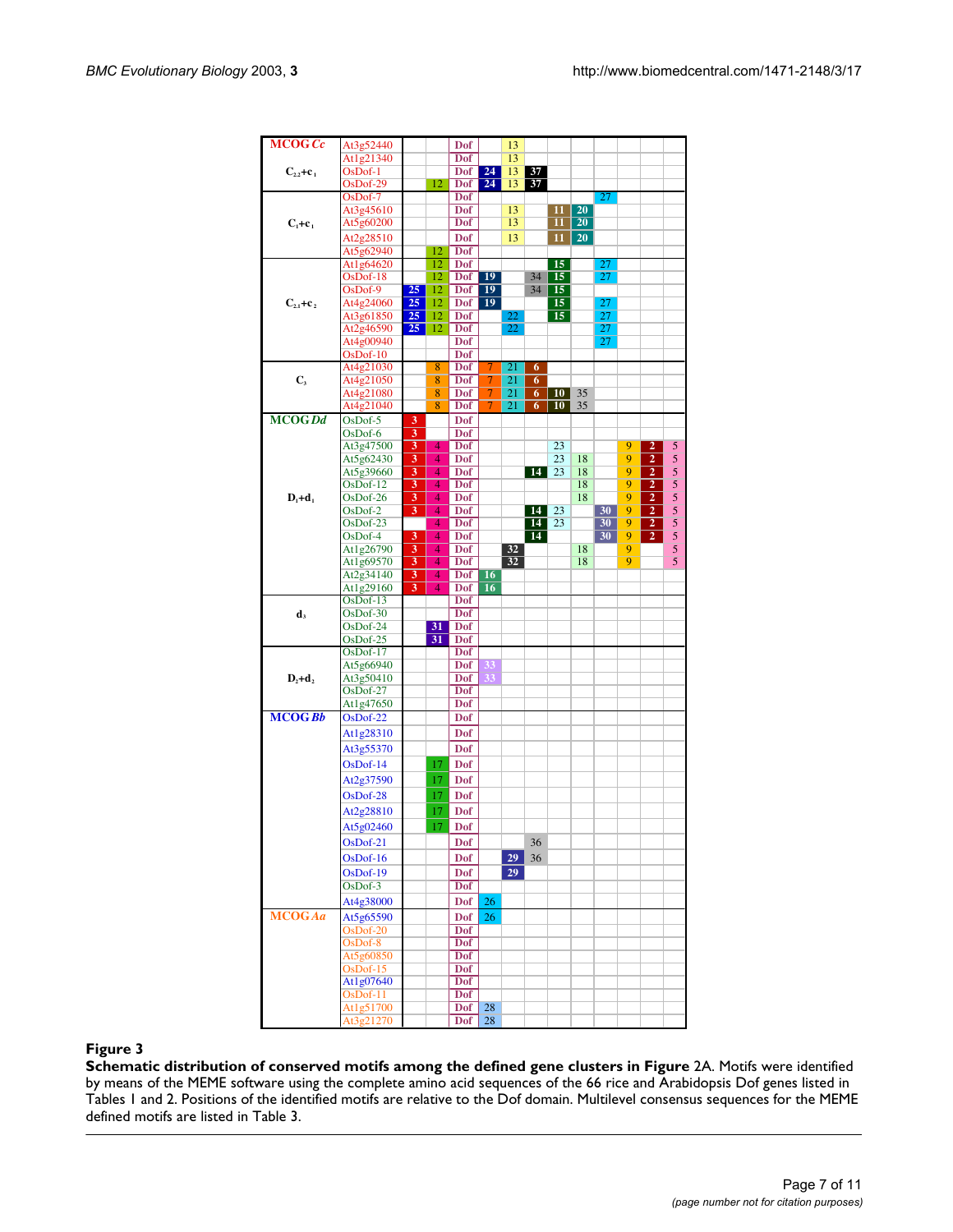#### <span id="page-7-0"></span>**Table 3: Group and sub-group specific conserved motifs**

| <b>Motifa</b>  | Multilevel consensus sequence <sup>b</sup>          |
|----------------|-----------------------------------------------------|
| ı              | CPRCDSTNTKFCYYNNYSLSQPRHFCKACRRYWTKGGALRNVPVGGGCRKG |
| $\overline{2}$ | <b>KGEGCLWVPKTLRIDDPDEAAKSSIWTTLGIK</b>             |
| 3              | <b>DDPGIKLFGKTIPF</b>                               |
| 4              | <b>KALKKPDKILP</b>                                  |
| 5              | LQANPAALSRSQNFQE                                    |
| 6              | PMDRLAFGDESFEQDYYDVGSDDLIVNPLIGGS                   |
| 7              | KRAKIDQPSVAQMVSVEIQPGNHQPFFNVQENNDFVGSF             |
| 8              | MDNLNVFANEDNOVNDVKPPP                               |
| 9              | SPTLGKHSRDE                                         |
| 10             | YHMNPVDQFKWNQSFNNAMNMNYNN                           |
| П              | <b>RVLWGFPWQM</b>                                   |
| 12             | <b>ERKARPQKDQ</b>                                   |
| 13             | IDLALAYAKFLKHH                                      |
| 4              | ATALKFASDSPLCESMASVLDIGEK                           |
| 15             | <b>RLLFPFEDLKPLVS</b>                               |
| 16             | <b>HGGFRHDFPMKRLRCYSDGQSCd</b>                      |
| 17             | <b>MVFSSVPAYLD</b>                                  |
| 18             | <b>FYPVPAYWGC</b>                                   |
| 9              | KNPKLLHEGAQDLNLAFPHH                                |
| 20             | <b>GHVDQIDSGREIW</b>                                |
| 21             | VAAVGNHFGSLSEIHG                                    |
| 22             | <b>MMDSNSVLYSSLGFPTMPDYK</b>                        |
| 23             | <b>CFPGVPWPYTW</b>                                  |
| 24             | <b>FGHRFHGPVRPDMILEGM</b>                           |
| 25             | <b>INVKPMEEI</b>                                    |
| 26             | IESLSCFNQDLHQKLQQQR                                 |
| 27             | <b>YWSGMI</b>                                       |
| 28             | <b>WTDLAMNRAEK</b>                                  |
| 29             | LEQWRLPQIQQFPFFHAMDAM                               |
| 30             | WGCFSGWPNGAWNAPWI                                   |
| 31             | EAGRRPAPQFAGVDLRRPKGY                               |
| 32             | NKGWPSSDHYLHITSEDCDN                                |
| 33             | <b>HAAPIPATWQFEGLE</b>                              |
| 34             | MELLRSTGCYM                                         |
| 35             | <b>MHPCHLEK</b>                                     |
| 36             | PIEFLGLPGNLQFW                                      |
| 37             | <b>DEEAKYDPFDSFPDDALSLHDCI</b>                      |

a Numbers correspond to the motifs described in Figure 3. **b** Sequences obtained from the analysis of the 66 rice and Arabidopsis Dof complete proteins with the MEME system. <sup>c</sup> Dof consensus sequence (in italics). <sup>d</sup> Predicted nuclear localization signal, according to Park et al [50] (underlined).

# **Discussion**

#### *Comparative genomic analysis of the rice and Arabidopsis Dof gene families*

The main objective of this phylogenetic study was to identify putative orthologous and paralogous Dof genes, orthologs being defined as genes in different genomes that have been created by the splitting of taxonomic lineages, and paralogs as genes in the same genome created by gene duplication events [5,43]. Paralogs usually display different functions, while orthologs may retain the same function [1]. Distinguishing orthologous from paralogous genes is essential to comparative genomics. Indeed, the fundamental activity of comparative genomics is to track the presence, structural characteristics, function, and map position of orthologs in multiple genomes [5].

Considering the extensive annotation work done in Arabidopsis since the release of its sequenced genome [3], together with the analysis of rice sequences carried out in this study, we assume that most (or possibly all) of the Dof transcription factors from these species are represented in the 66 sequences documented (36 from Arabidopsis and 30 from rice). Our analyses of these sequences defined four MCOGs in rice and Arabidopsis (Figure 2A). Within each MCOG, particular clusters of paralogous and orthologous genes were identified, showing ancestral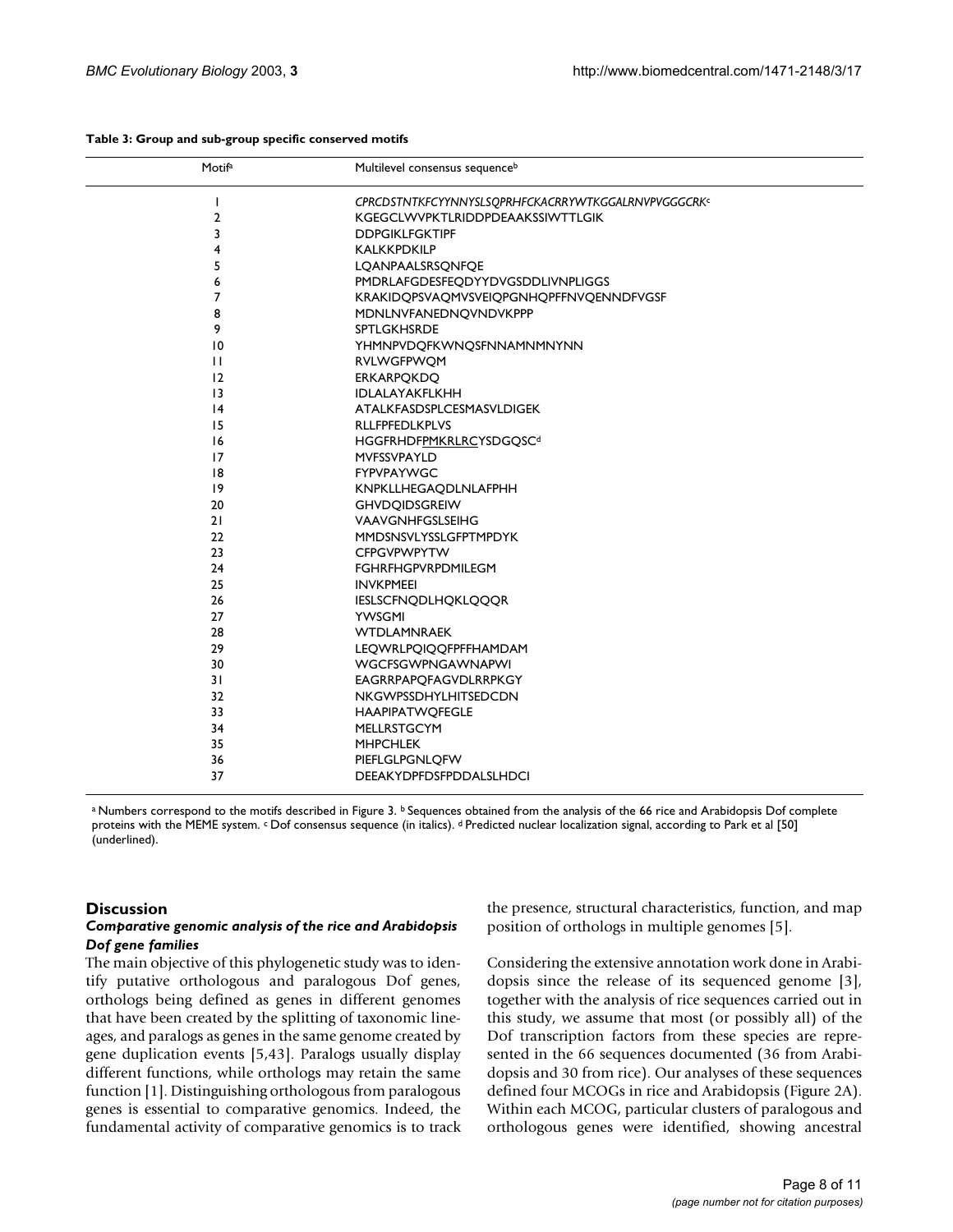duplication and gene loss events. These results were also corroborated through the construction of a rice/Arabidopsis reconciled tree [5,44] (data not shown). The tree presented (Figure 2A) showed considerable bootstrapping support for many of the defined groups and subgroups, but several clusters remained with poor supporting values. This fact was an expectable consequence of performing a study like the present with a 50 amino acid-length sequence, a constraint imposed by the lack of sequence conservation among Dof proteins outside this domain. However, it is worth to mention that most of the groups and subgroups defined were supported by additional criteria, such as gene structure and the presence of common protein motifs outside the Dof domain detected in the MEME analysis (Figure 3 & Table [3](#page-7-0)).

# *The Dof family in angiosperms: Rice (monocot) and Arabidopsis (dicot) specific genes*

Although Dof proteins are exclusively found in the plant kingdom, searching EST databases allows to track the occurrence of Dof-encoding sequences from the unicellular algae *Clamydomonas*, to mosses and gymnosperms, indicating an ancient origin and the possibility of diversification throughout plant evolution. In this respect, comparisons of Dof repertoires from different organisms may give important insights into the evolutionary history of the family.

Assuming our compilation to be a complete catalog of the rice and Arabidopsis Dof transcription factors, we might postulate the existence of rice and Arabidopsis specific Dof genes, and by extension, putative monocot- and dicot-specific Dof genes. The genes belonging to Arabidopsis cluster  $C_3$  and rice cluster  $d_3$  (Figure 2A) might represent such situation, since each group has no apparent counterpart in the other species. To characterize these events further, we performed global searches (against whole plant nucleotide and protein sequences) with all the members of the two subfamilies  $(C_3, d_3)$ . For this purpose, query sequences used in BLAST searches were selected outside the Dof domain, since this structure is highly conserved across the whole plant kingdom [36]. The sequence producing the lowest e value with the  $C_3$ queries corresponds to the *Pisum sativum ERDP* gene (Accession BAA85655.1) followed by maize *PBF* and its orthologs from barley and wheat. *PBF*-like genes are Dof proteins known to participate in important regulatory processes of gene expression in the seeds of monocots [19,20]. This suggests an orthologous relationship between the Arabidopsis (dicot) subfamily  $C_3$  and monocot *PBF*-like genes. This hypothesis is in agreement with our own experimental results, where At4g21080 shows seed specific expression (unpublished results).

BLAST searches with the putative monocot-specific d3 group identified two maize genes as the only sequences that were closely related. The maize genes *Dof1* and *Dof2* [21] are likely to be orthologous to OsDof-22/OsDof-16. These findings suggest the possible existence of monocotspecific genes (i.e.  $d_3$  related), while no obvious dicot-specific genes were found based on the Arabidopsis sequences. Further analysis of Dof evolution will require the completion of genome projects currently underway and the isolation of Dof sequences, not available at present, from a broader spectrum of plant species.

# *Duplication events, gene function and phylogenic relationship*

When comparing multi-gene families between species it is a common event to find several genes in one species that are collectively orthologs of a single gene in the other, indicating recent duplications exclusive to the former. In this situation, knowledge of gene function of certain members allows the confirmation of paralogous and orthologous relationships, otherwise difficult to infer merely from tree topologies. This is the case of *DAG1* (At3g61850) and *DAG2* (At2g46590), two closely related Arabidopsis genes (Figure 2A and Table [2\)](#page-4-0). These two genes, display a high degree of sequence similarity and show identical patterns of expression, indicating a potential case of functional redundancy. Nevertheless, a systematic analysis of mutant variants demonstrated that they perform opposite functions in the control of seed germination [23–25]. Thus, *DAG1* and *DAG2* are clearly nonredundant and paralogous genes produced after a recent duplication event.

Conversely, phylogenetic relationship could help in the identification of gene function. Considering the case described above, a third gene (At4g24060) seems to be a paralog of the *DAG1-DAG2* branch, resulting in a cluster that appears to be ortholog to the rice gene cluster (OsDof-9/OsDof-18) present in MCOG *Cc*. Remarkably, OsDof-9 and OsDof-18 were first reported after their isolation from rice seed aleurone layers [27] and it will be interesting to investigate whether they have evolved into antagonistic functions in germination as their Arabidopsis corresponding paralogs.

Considering genome size differences in Arabidopsis (115 Mb) and rice (420 Mb), it is worth mentioning that 36 Dof genes were identified in the former, whereas only 30 in the later, in agreement with important duplication events in the origin of the Arabidopsis genome. In this context, establishing phylogenetic relationships is of outstanding interest to unravel gene functionality.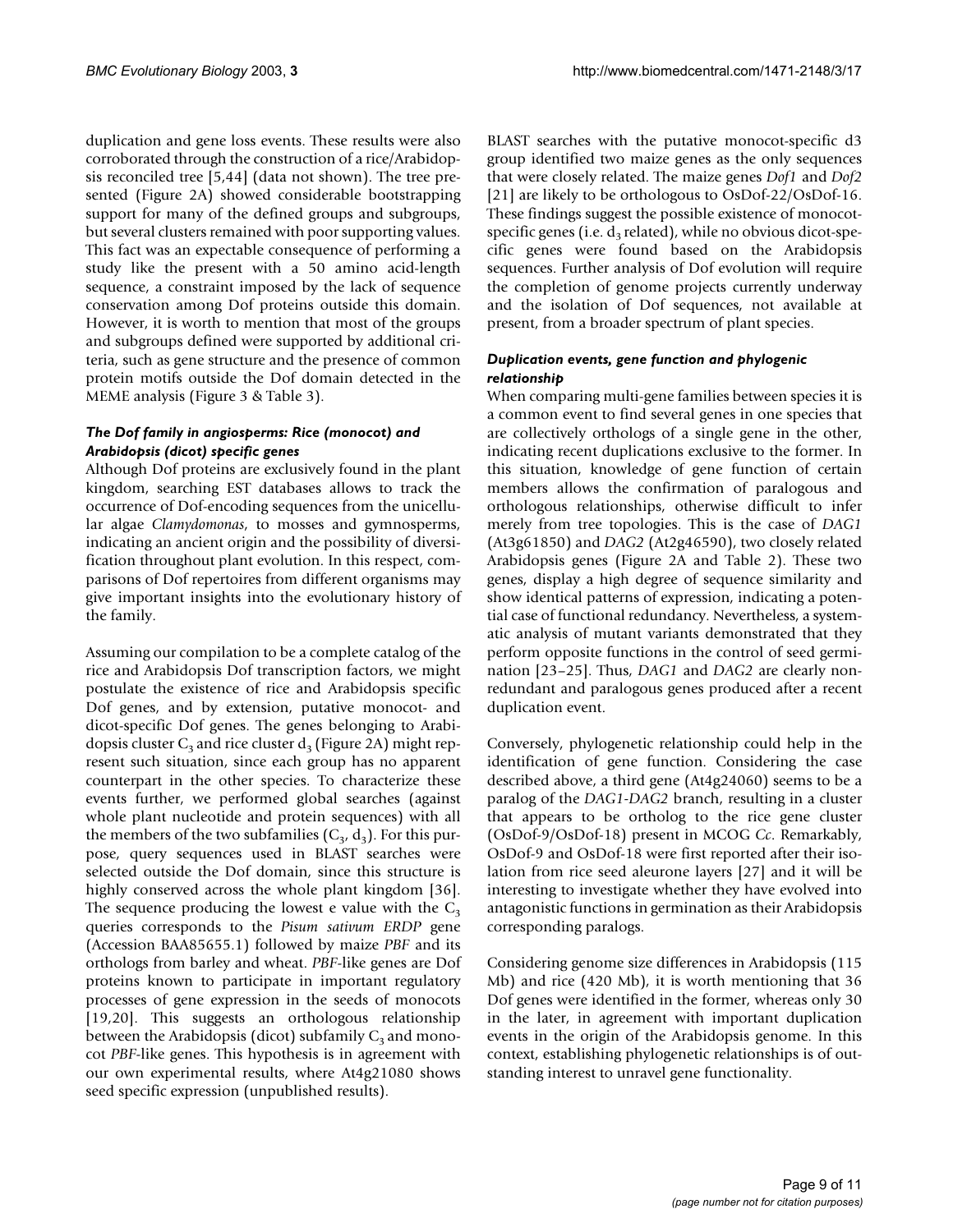# **Conclusions**

We identified the probable full complement of Dof genes in rice and Arabidopsis, which are representative of the major evolutionary lineages in the angiosperms: the monocotyledons and the dicotyledons. Phylogenetic analyses resulted in the identification of four major clusters of orthologous genes that contain members belonging to both species, and that must have been represented in their common ancestor before the taxonomic splitting of the angiosperms. Recognition of species-specific subgroups within these clusters led to explore the existence of monocot and dicot unique genes. We performed exhaustive searches in plant databases that allowed the detection of likely orthologs to dicot-specific genes, while no clear orthologs to monocot-specific-genes could be identified. In view of important genome duplication events leading to gene redundancy in the history of plant diversification, a combination of available functional data with phylogenetically inferred relationships are essential to effectively establish conserved and diverged roles in present day genes of evolutionary unrelated plant species.

# **Methods**

Our collection of non-redundant Arabidopsis Dof proteins was gathered from three different and interconnected sources: the Munich Information Center for Protein Sequences database (MIPS, MATDB; [http://](http://mips.gsf.de/proj/thal/db) [mips.gsf.de/proj/thal/db](http://mips.gsf.de/proj/thal/db)), the Institute for Genomic Research, (*At* TIGR db, [http://www.tigr.org/tdb/e2k1/](http://www.tigr.org/tdb/e2k1/ath1/index.shtml) [ath1/index.shtml\)](http://www.tigr.org/tdb/e2k1/ath1/index.shtml) and the Regulatory Gene Initiative on Arabidopsis (REGIA) European project. Information regarding the gene structure was obtained from the *At* TIGR db. Redundancy analyses of the Arabidopsis genomic regions comprising Dof genes were carried out with the Redundancy Viewer at the MATDB.

The compilation of a non-redundant set of rice Dof proteins was obtained from the *Oryza sativa* ssp. *japonica* and *Oryza sativa* ssp. *indica* databases. Sequences for *japonica* were obtained from the International Rice Genome Sequencing Project, IRGSP, through the Rice TIGR db BLAST tool [http://www.tigr.org/tdb/e2k1/osa1/](http://www.tigr.org/tdb/e2k1/osa1/index.shtml) [index.shtml](http://www.tigr.org/tdb/e2k1/osa1/index.shtml). Newly released sequences from chromosomes 1 and 4 [33,34] were obtained from the DNA Data Bank of Japan [http://www.ddbj.nig.ac.jp/Welcome](http://www.ddbj.nig.ac.jp/Welcome-e.html)[e.html](http://www.ddbj.nig.ac.jp/Welcome-e.html). Additional *japonica* sequences were obtained from the Syngenta project by browsing the Torrey Mesa Research Institute (TMRI) Rice Genome Database [http://](http://www.tmri.org/) [www.tmri.org/](http://www.tmri.org/). Sequences for *indica* were obtained from the Whole Genome Shotgun Sequencing Project of the Beijing Genomics Institute by means of the *O. sativa* BLAST page at the NCBI [http://www.ncbi.nlm.nih.gov/](http://www.ncbi.nlm.nih.gov/PMGifs/Genomes/riceWGS.html) [PMGifs/Genomes/riceWGS.html.](http://www.ncbi.nlm.nih.gov/PMGifs/Genomes/riceWGS.html) Gene structure of previously annotated Dof genes was obtained from the Rice TIGR db. Unannotated Dof genes were annotated using the Rice Genome Automated Annotation System (Rice-GAAS; <http://ricegaas.dna.affrc.go.jp>) at the National Institute of Agrobiological Science. Additional information was supplied from the MATDB.

Alignments of protein sequences by the CLUSTALW [43,45,46] were performed at the DNA Data Bank of Japan page [http://www.ddbj.nig.ac.jp/Welcome-e.html.](http://www.ddbj.nig.ac.jp/Welcome-e.html) Bootstrapping analysis with a PHYLIP format tree output was carried out after the neighbor-joining method and the trees were represented with the help of the TREEVIEW (v. 1.6.6) software [47]. Rice and Arabidopsis conserved motif analysis within the determined Dof groups was performed by means of the RiceGAAS, MEME ([48]; [http://](http://meme.sdsc.edu/meme/website/intro.html) [meme.sdsc.edu/meme/website/intro.html\)](http://meme.sdsc.edu/meme/website/intro.html) and BLOCKS ([49]; [http://blocks.fhcrc.org/blocks\)](http://blocks.fhcrc.org/blocks) programs.

# **Author's Contributions**

DL carried out the annotation of the rice genes, the phylogenetic, bioinformatic and genomic analyses, drafted and edited the manuscript. PC contributed with the Dof gene family background knowledge and edited the manuscript. JVC conceived of the study and participated in its design and coordination. All authors read and approved the final manuscript.

# **Acknowledgments**

We are grateful to all the researchers working on Dof transcription factors for supplying the experimental data used in this study. We thank B. Burr & F. Burr (Brookhaven National Laboratory, USA) and J. Dopazo (Bioinformatics Unit, CNIO Spain) for helpful discussions and critical reading of this manuscript. This work was supported by grants from Comunidad Autonoma de Madrid (07B/0011/2002), Ministerio de Ciencia y Tecnología (BMC2000-1483) and EU-REGIA (QLRT-1999-00876), and by a postdoctoral fellowship from the Comunidad Autonoma de Madrid to D.L.

#### **References**

- 1. Tatusov RL, Koonin EV and Lipman DJ: **[A genomic perspective on](http://www.ncbi.nlm.nih.gov/entrez/query.fcgi?cmd=Retrieve&db=PubMed&dopt=Abstract&list_uids=9381173) [protein families](http://www.ncbi.nlm.nih.gov/entrez/query.fcgi?cmd=Retrieve&db=PubMed&dopt=Abstract&list_uids=9381173)** *Science* 1997, **278:**631-7.
- 2. Soullier S, Jay P, Poulat F, Vanacker JM, Berta P and Laudet V: **[Diver](http://www.ncbi.nlm.nih.gov/entrez/query.fcgi?cmd=Retrieve&db=PubMed&dopt=Abstract&list_uids=10198118)[sification pattern of the HMG and SOX family members dur](http://www.ncbi.nlm.nih.gov/entrez/query.fcgi?cmd=Retrieve&db=PubMed&dopt=Abstract&list_uids=10198118)[ing evolution](http://www.ncbi.nlm.nih.gov/entrez/query.fcgi?cmd=Retrieve&db=PubMed&dopt=Abstract&list_uids=10198118)** *J Mol Evol* 1999, **48:**517-27.
- 3. The\_Arabidopsis\_Genome\_Initiative: **[Analysis of the genome](http://www.ncbi.nlm.nih.gov/entrez/query.fcgi?cmd=Retrieve&db=PubMed&dopt=Abstract&list_uids=11130711) [sequence of the flowering plant Arabidopsis thaliana](http://www.ncbi.nlm.nih.gov/entrez/query.fcgi?cmd=Retrieve&db=PubMed&dopt=Abstract&list_uids=11130711)** *Nature* 2000, **408:**796-815.
- 4. The\_C.\_elegans\_Sequencing\_Consortium: **[Genome Sequence of](http://www.ncbi.nlm.nih.gov/entrez/query.fcgi?cmd=Retrieve&db=PubMed&dopt=Abstract&list_uids=9851916) [the Nematode C. elegans: A Platform for Investigating](http://www.ncbi.nlm.nih.gov/entrez/query.fcgi?cmd=Retrieve&db=PubMed&dopt=Abstract&list_uids=9851916) [Biology](http://www.ncbi.nlm.nih.gov/entrez/query.fcgi?cmd=Retrieve&db=PubMed&dopt=Abstract&list_uids=9851916)** *Science* 1998, **282:**2012-2018.
- 5. Thornton JW and DeSalle R: **[Gene family evolution and homol](http://www.ncbi.nlm.nih.gov/entrez/query.fcgi?cmd=Retrieve&db=PubMed&dopt=Abstract&list_uids=11701624)[ogy: genomics meets phylogenetics](http://www.ncbi.nlm.nih.gov/entrez/query.fcgi?cmd=Retrieve&db=PubMed&dopt=Abstract&list_uids=11701624)** *Annu Rev Genomics Hum Genet* 2000, **1:**41-73.
- 6. Goffeau A: **[The yeast genome](http://www.ncbi.nlm.nih.gov/entrez/query.fcgi?cmd=Retrieve&db=PubMed&dopt=Abstract&list_uids=9769918)** *Pathol Biol* 1998, **46:**96-7.
- 7. Dyson N: **[The regulation of E2F by pRB-family proteins](http://www.ncbi.nlm.nih.gov/entrez/query.fcgi?cmd=Retrieve&db=PubMed&dopt=Abstract&list_uids=9694791)** *Genes Dev* 1998, **12:**2245-2262.
- 8. Boggon TJ, Shan WS, Santagata S, Myers SC and Shapiro L: **[Implica](http://www.ncbi.nlm.nih.gov/entrez/query.fcgi?cmd=Retrieve&db=PubMed&dopt=Abstract&list_uids=10591637)[tion of tubby proteins as transcription factors by structure](http://www.ncbi.nlm.nih.gov/entrez/query.fcgi?cmd=Retrieve&db=PubMed&dopt=Abstract&list_uids=10591637)[based functional analysis](http://www.ncbi.nlm.nih.gov/entrez/query.fcgi?cmd=Retrieve&db=PubMed&dopt=Abstract&list_uids=10591637)** *Science* 1999, **286:**2119-25.
- 9. Jakoby M, Weisshaar B, Droge-Laser W, Vicente-Carbajosa J, Tiedemann J, Kroj T and Parcy F: **[bZIP transcription factors in](http://www.ncbi.nlm.nih.gov/entrez/query.fcgi?cmd=Retrieve&db=PubMed&dopt=Abstract&list_uids=11906833) [Arabidopsis](http://www.ncbi.nlm.nih.gov/entrez/query.fcgi?cmd=Retrieve&db=PubMed&dopt=Abstract&list_uids=11906833)** *Trends Plant Sci* 2002, **7:**106-11.
- 10. Singh KB: **[Transcriptional regulation in plants: the importance](http://www.ncbi.nlm.nih.gov/entrez/query.fcgi?cmd=Retrieve&db=PubMed&dopt=Abstract&list_uids=9847085) [of combinatorial control](http://www.ncbi.nlm.nih.gov/entrez/query.fcgi?cmd=Retrieve&db=PubMed&dopt=Abstract&list_uids=9847085)** *Plant Physiol* 1998, **118:**1111-20.
- 11. Riechmann JL, Heard J, Martin G, Reuber L, Jiang C, Keddie J, Adam L, Pineda O, Ratcliffe OJ and Samaha RR *et al.*: **[Arabidopsis tran](http://www.ncbi.nlm.nih.gov/entrez/query.fcgi?cmd=Retrieve&db=PubMed&dopt=Abstract&list_uids=11118137)-**